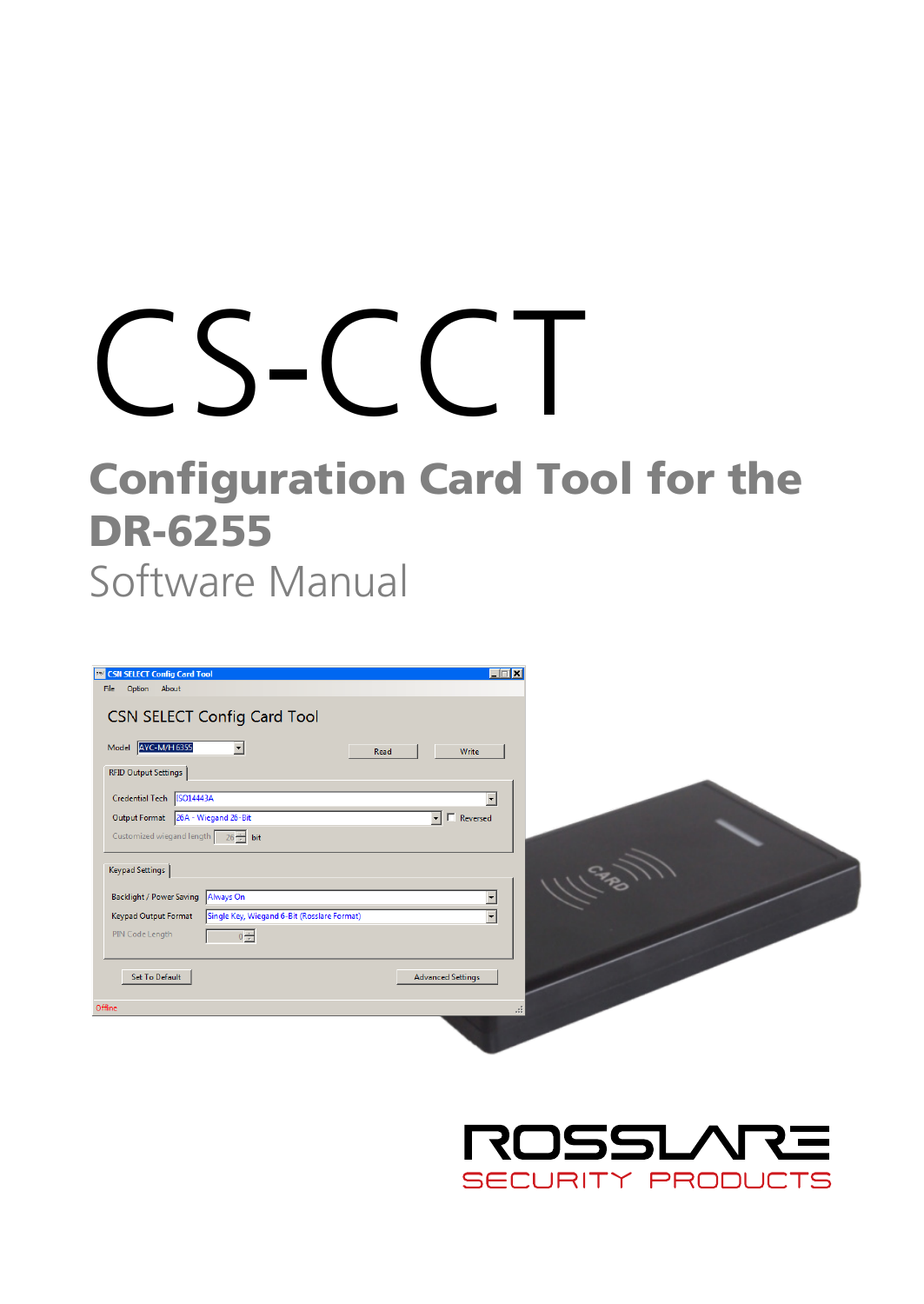#### Copyright © 2017 by Rosslare. All rights reserved.

This manual and the information contained herein are proprietary to ROSSLARE ENTERPRISES LIMITED and/or its related companies and/or subsidiaries' (hereafter: "ROSSLARE"). Only ROSSLARE and its customers have the right to use the information.

No part of this manual may be re-produced or transmitted in any form or by any means, electronic or mechanical, for any purpose, without the express written permission of ROSSLARE.

ROSSLARE owns patents and patent applications, trademarks, copyrights, or other intellectual property rights covering the subject matter in this manual.

TEXTS, IMAGES, AND ILLUSTRATIONS INCLUDING THEIR ARRANGEMENT IN THIS DOCUMENT ARE SUBJECT TO THE PROTECTION OF COPYRIGHT LAWS AND OTHER LEGAL RIGHTS WORLDWIDE. THEIR USE, REPRODUCTION, AND TRANSMITTAL TO THIRD PARTIES WITHOUT EXPRESS WRITTEN PERMISSION MAY RESULT IN LEGAL PROCEEDINGS.

The furnishing of this manual to any party does not give that party or any third party any license to these patents, trademarks, copyrights or other intellectual property rights, except as expressly provided in any written agreement of ROSSLARE.

ROSSLARE reserves the right to revise and change this document at any time, without being obliged to announce such revisions or changes beforehand or after the fact.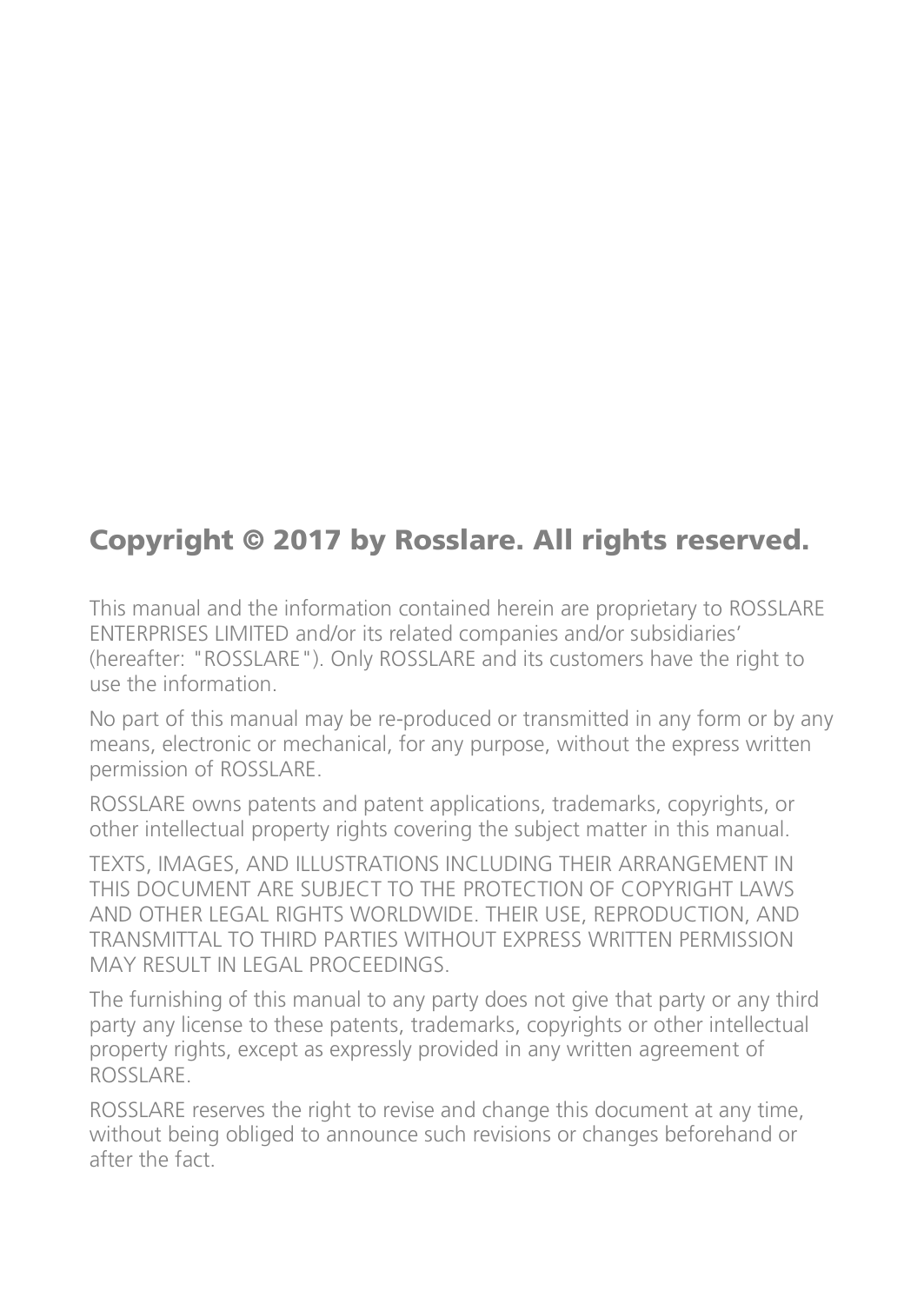# Table of Contents

| 1.    |  |
|-------|--|
| 2.    |  |
| 2.1   |  |
| 2.2   |  |
| 2.3   |  |
| З.    |  |
| 3.1   |  |
| 3.2   |  |
| 3.3   |  |
| 3.4   |  |
| 3.5   |  |
| 3.6   |  |
| 3.6.1 |  |
| 4.    |  |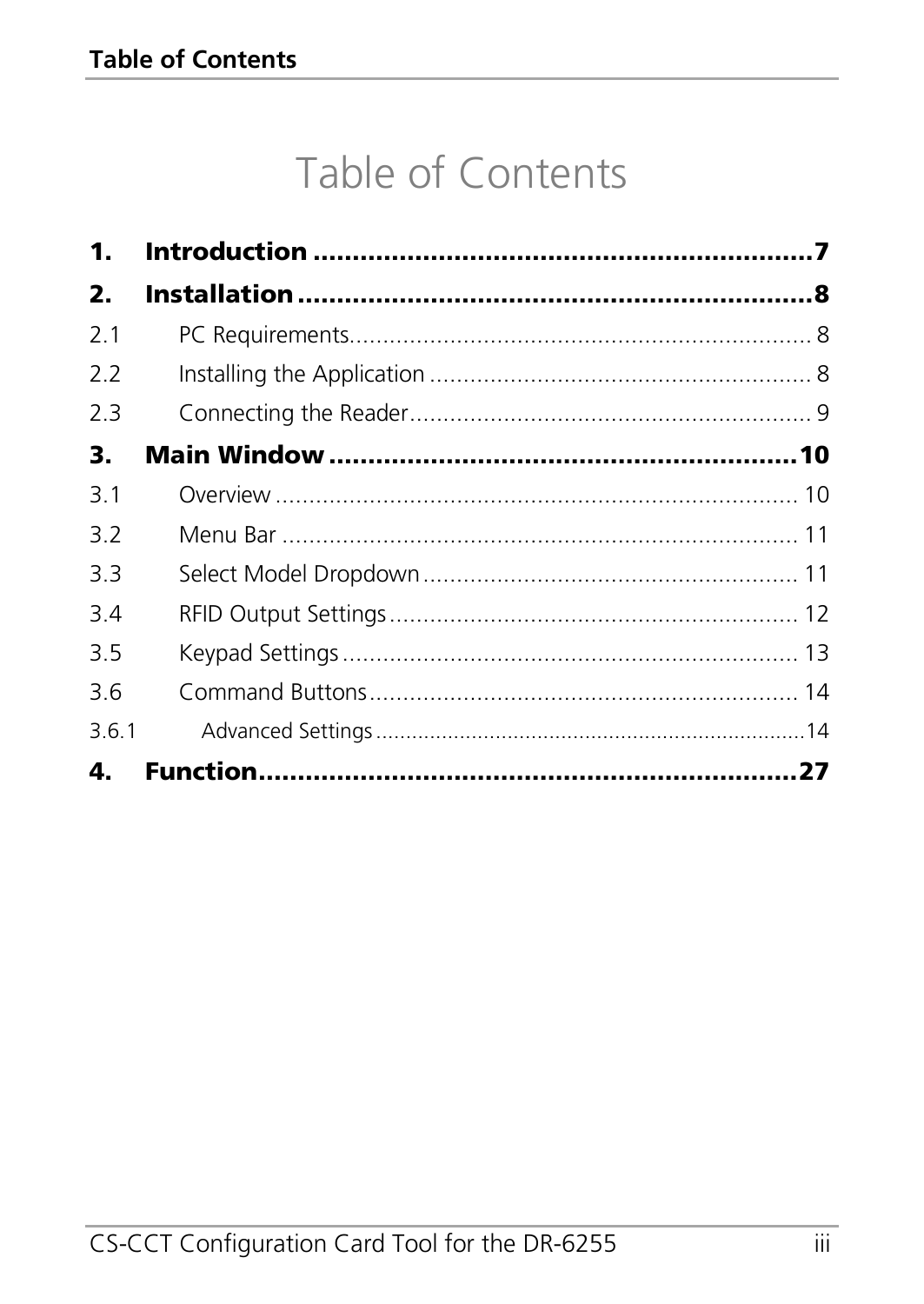# List of Figures

| Figure 3: Advanced Settings > Input Tab > LED Control Settings16     |  |
|----------------------------------------------------------------------|--|
| Figure 4: Advanced Settings > Input Tab > Buzzer Control Settings 19 |  |
|                                                                      |  |
|                                                                      |  |
|                                                                      |  |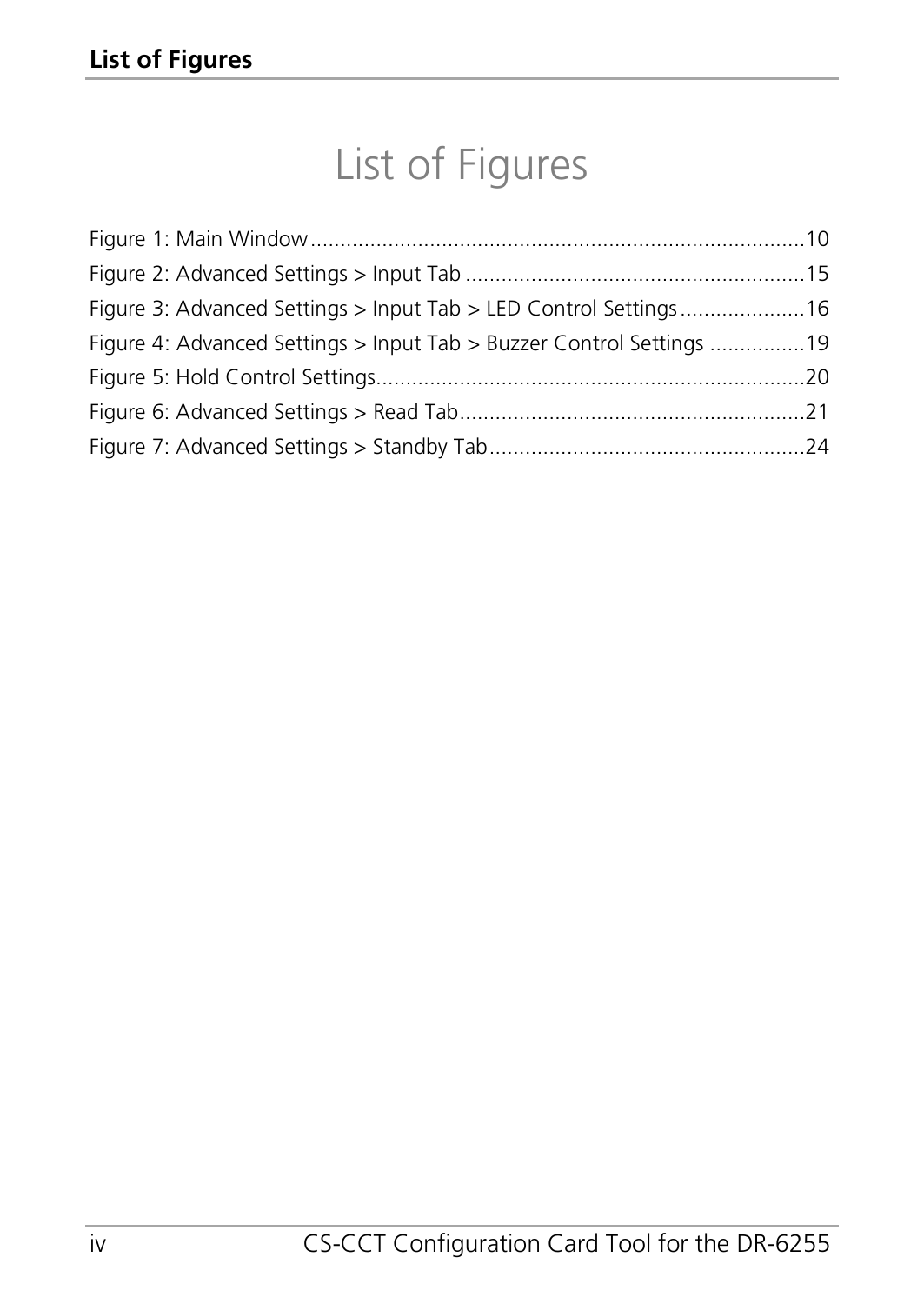# List of Tables

| Table 5: Advanced Settings > Input Tab > LED Control Settings 17   |  |
|--------------------------------------------------------------------|--|
| Table 6: Advanced Settings > Input Tab > Buzzer Control Settings19 |  |
|                                                                    |  |
|                                                                    |  |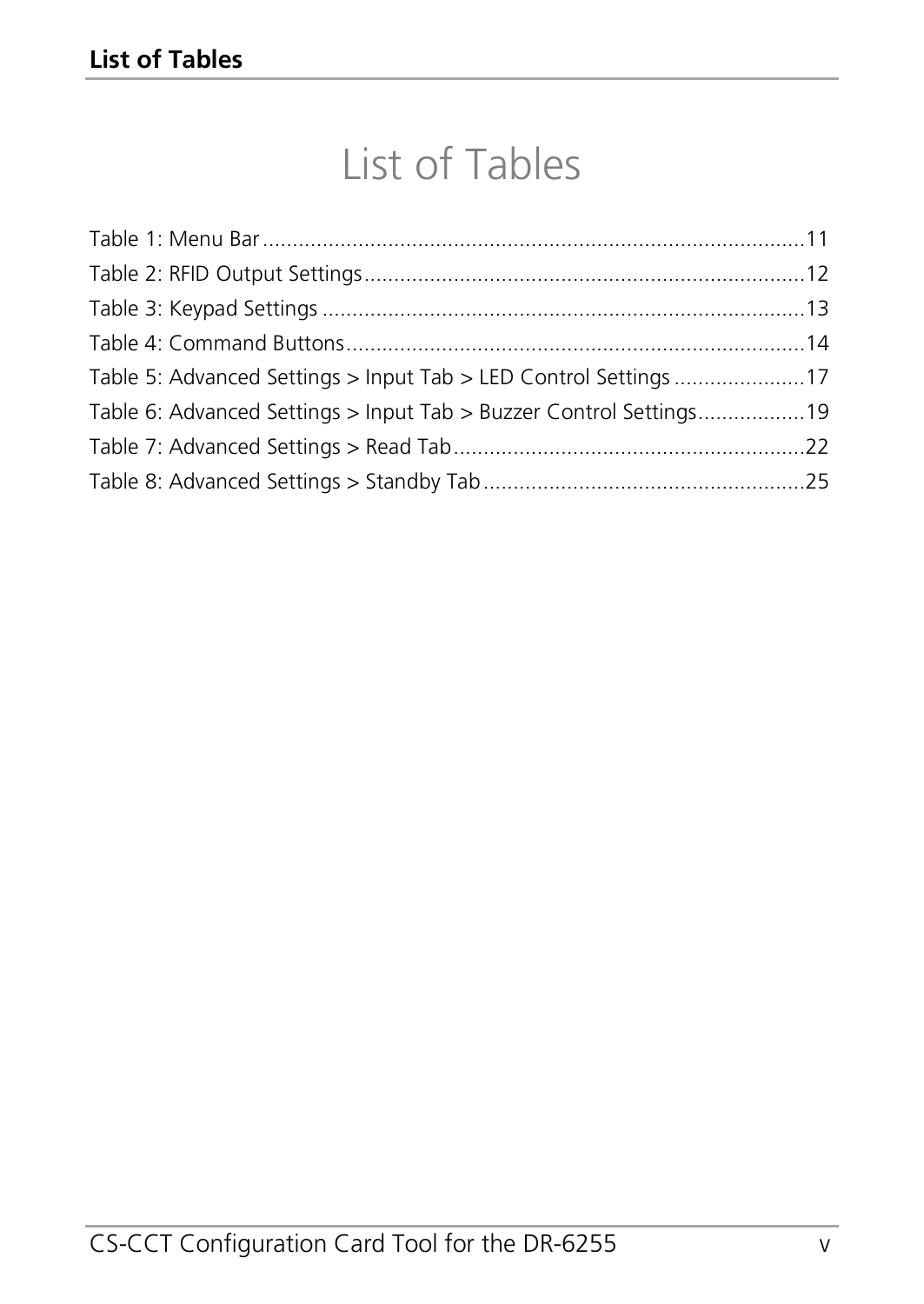# Notice and Disclaimer

This manual's sole purpose is to assist installers and/or users in the safe and efficient installation and usage of the system and/or product, and/or software described herein.

#### BEFORE ATTEMPTING TO INSTALL AND/OR USE THE SYSTEM, THE INSTALLER AND THE USER MUST READ THIS MANUAL AND BECOME FAMILIAR WITH ALL SAFETY REQUIREMENTS AND OPERATING PROCEDURES.

- The system must not be used for purposes other than those for which it was designed.
- The use of the software associated with the system and/or product, if applicable, is subject to the terms of the license provided as part of the purchase documents.
- This manual describes the maximum configuration of the system with the maximum number of functions, including future options. Therefore, not all functions described in this manual may be available in the specific system and/or product configuration you purchased.
- **Incorrect operation or installation, or failure of the user to effectively** maintain the system, relieves the manufacturer (and seller) from all or any responsibility for consequent noncompliance, damage, or injury.
- The text, images and graphics contained in the manual are for the purpose of illustration and reference only.
- All data contained herein is subject to change without prior notice.
- In no event shall manufacturer be liable for any special, direct, indirect, incidental, consequential, exemplary or punitive damages (including, without limitation, any and all damages from business interruption, loss of profits or revenue, cost of capital or loss of use of any property or capital or injury).
- All graphics in this manual are for reference only, some deviation between the image(s) and the actual product may occur.
- All wiring diagrams are intended for reference only, the photograph or graphic of the PCB(s) are intended for clearer illustration and understanding of the product and may differ from the actual PCB(s).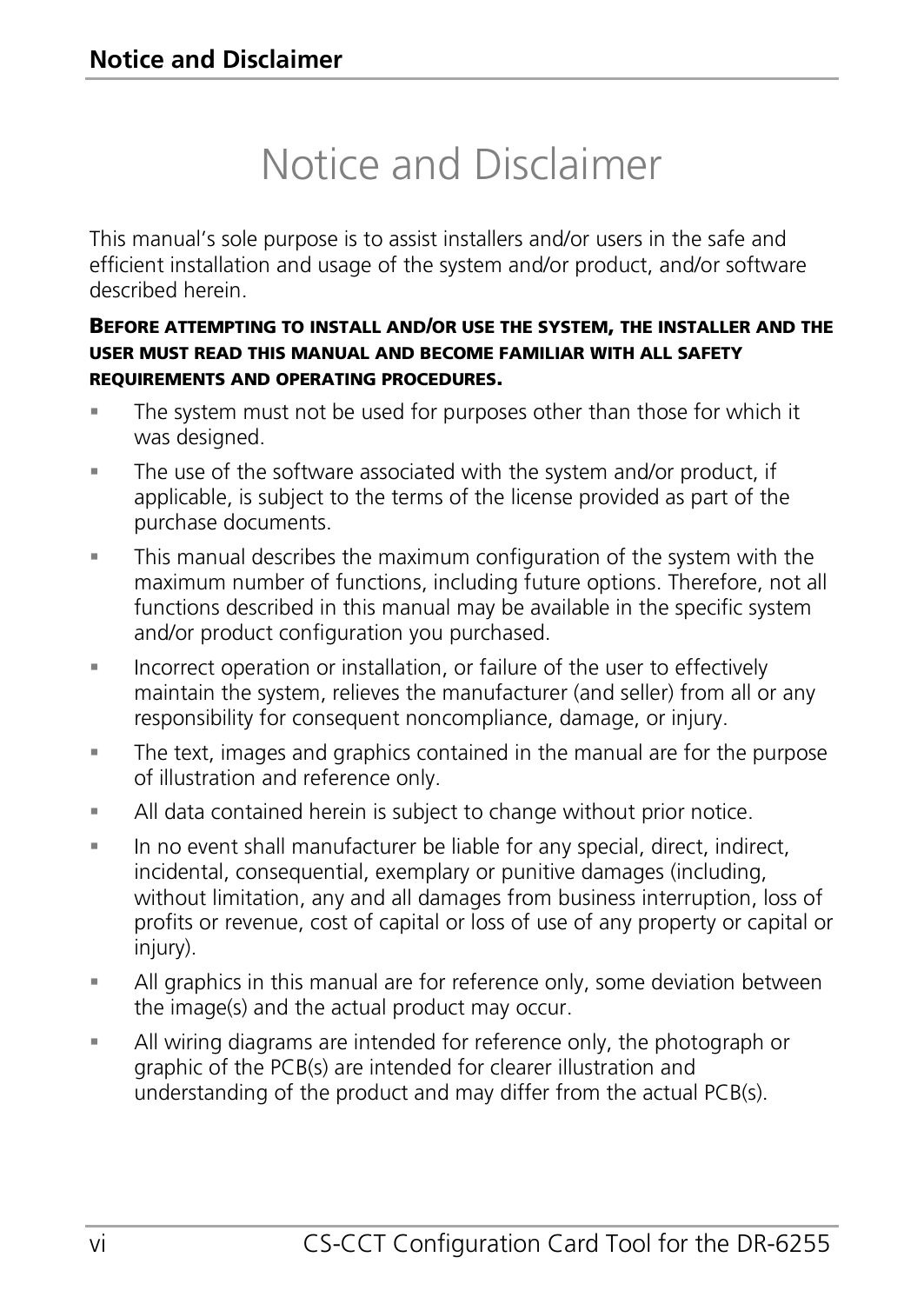# <span id="page-6-0"></span>1. Introduction

The CS-CCT Configuration Card Tool for the DR-6255 application is used to create a configuration card, which in turn can be used to configure the CSN SELECT™ readers.



The configuration card can only be created using a Rev. B version of the DR-6255 desktop reader and is used to configure only Rev. B versions of the CSN SELECT readers and controllers.

The application allows you to configure RFID output settings, keypad settings (for AYC models), input behavior for the LED, buzzer, and hold controls, and the behavior for the LED and buzzer when a credential is presented or when in Standby mode.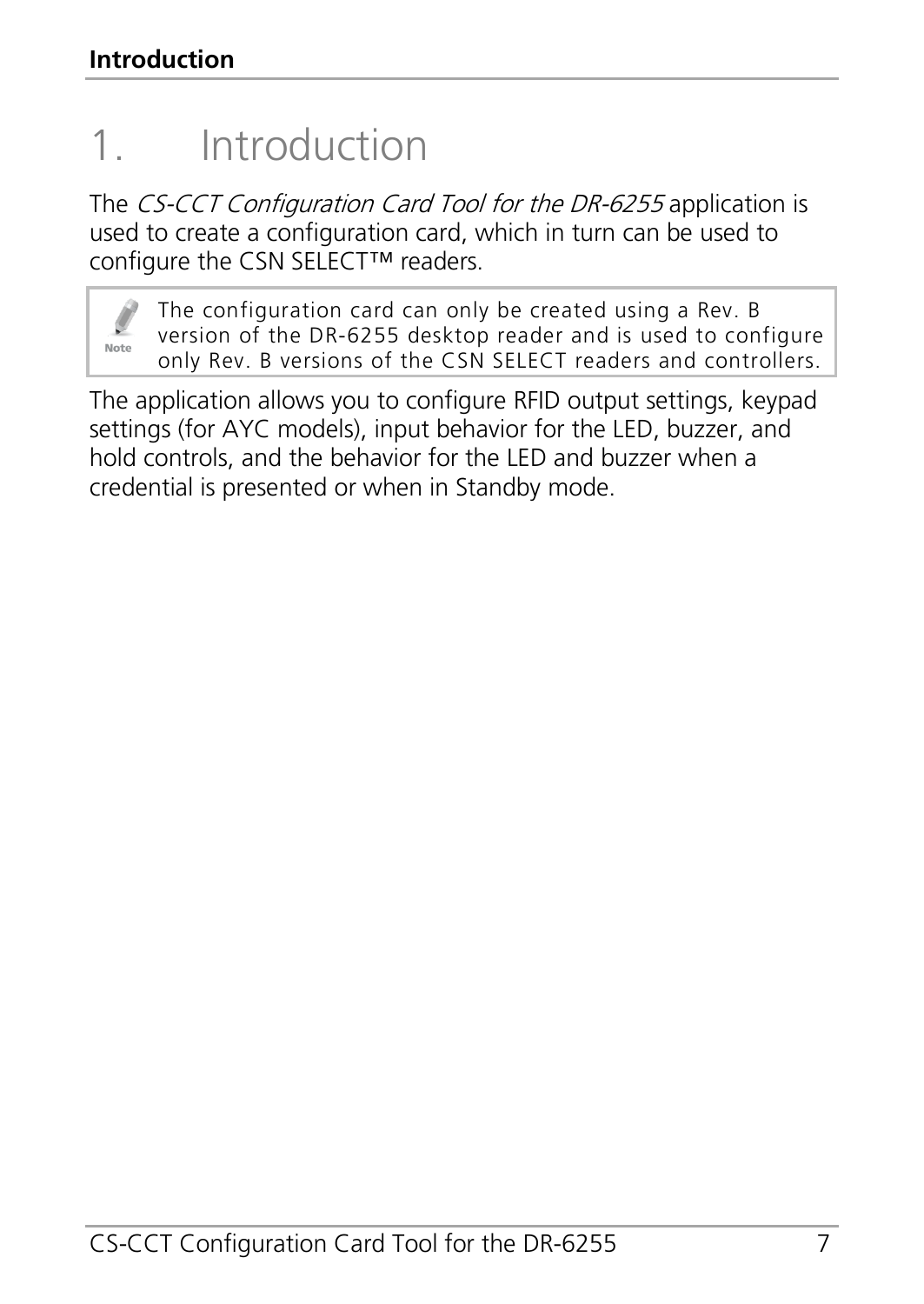# <span id="page-7-0"></span>2. Installation

# <span id="page-7-1"></span>2.1 PC Requirements

The following are the minimum PC requirements needed for the software to run efficiently:

- **Derating system: Windows XP/7/8/10**
- Processor: Pentium 133 MHz minimum
- A free USB port

# <span id="page-7-2"></span>2.2 Installing the Application

- 1. Download the installation file:
	- a. Go t[o http://www.rosslaresecurity.com.](http://www.rosslaresecurity.com/)
	- b. Log in to your account. You are directed to the *Download Center* (also found in the Quick Links section).
	- c. In *Product*, select CSN SELECT family.



d. In *Document Types*, select Software.

| Document Types |  |
|----------------|--|
| Software       |  |

e. Click **Search**.

In the search results, you'll see CS-CCT Configuration Card Tool for the DR-6255.

| Doc<br>Type                                 | Language       | Download |
|---------------------------------------------|----------------|----------|
| Software                                    | <b>English</b> | ٤        |
| DR-6255 CSN SELECT<br><b>Desktop Reader</b> |                |          |

f. Click the Download icon on the right.

The installation file is downloaded to your computer.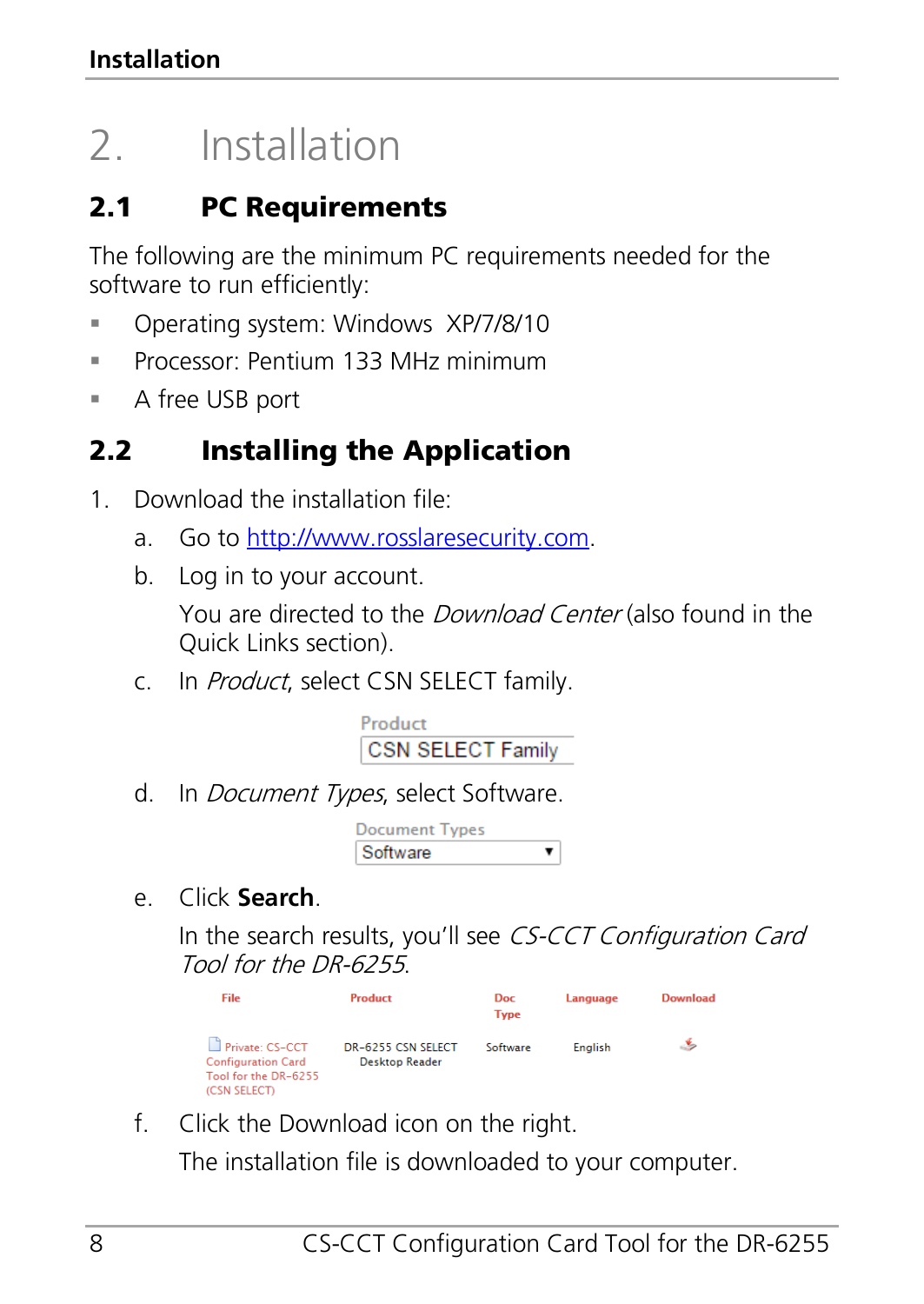2. Double-click the setup file.

The installation package extracts the installation files. After the files are extracted, the welcome screen to the setup opens.

3. Follow the onscreen instructions to install the application.

## <span id="page-8-0"></span>2.3 Connecting the Reader

Once you've installed the application, you must verify that there is a connection between the reader and the software.

## To connect the reader:

- 1. Connect the DR-6255 reader to the PC using the USB cable.
- 2. Double-click the CS-CCT Configuration Card Tool for the DR-6255 icon or select the program from the Rosslare folder in the **Start** menu.

The application opens.

If the connection is successful, the software indicates on the bottom left of the screen that the connection was successful.

|        | <b>Set to Default</b> |
|--------|-----------------------|
| Online |                       |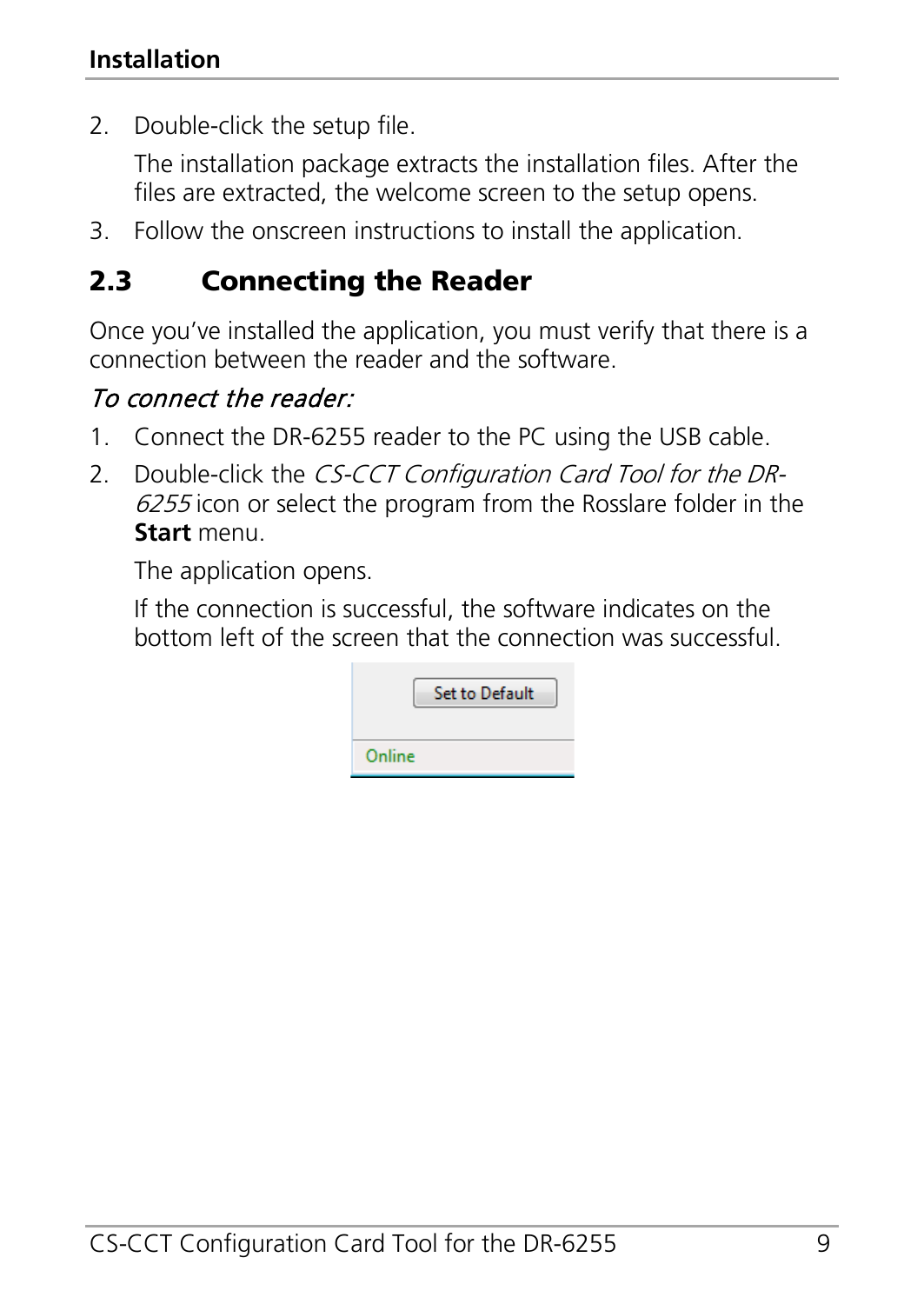# <span id="page-9-0"></span>3. Main Window

# <span id="page-9-1"></span>3.1 Overview

The application allows you to configure RFID output settings, keypad settings (for AYC models), input behavior for the LED, buzzer, and hold controls, and the behavior for the LED and buzzer when a credential is presented and successfully read or when in Standby mode.

[Figure 1](#page-9-2) displays the main window.

<span id="page-9-2"></span>

| EN CS-CCT Configuration Card Tool for the DR-6255 |                                                    |      | $  -$                    |
|---------------------------------------------------|----------------------------------------------------|------|--------------------------|
| Option<br>File<br>About                           |                                                    |      |                          |
|                                                   | CSN SELECT Configuration Card Tool for the DR-6255 |      |                          |
| AYC-M/H/Q 6355<br><b>Select Model</b>             | ٠                                                  | Read | Write                    |
| <b>RFID Output Settings</b>                       |                                                    |      |                          |
| <b>Credential Technology</b>                      | All (ISO14443A, ISO14443B, ISO15693, Felica)       |      |                          |
| <b>Output Format</b>                              | 26A - Wiegand 26-Bit                               |      | Reversed<br>٠            |
|                                                   |                                                    |      |                          |
| <b>Keypad Settings</b>                            |                                                    |      |                          |
| <b>Backlight / Power Saving</b>                   | Always On                                          |      |                          |
| <b>Keypad Output Format</b>                       | Single Key, Wiegand 6-Bit (Rosslare Format)        |      | ۰                        |
|                                                   |                                                    |      |                          |
| <b>Set to Default</b>                             |                                                    |      | <b>Advanced Settings</b> |
| Online                                            |                                                    |      |                          |

**Figure 1: Main Window**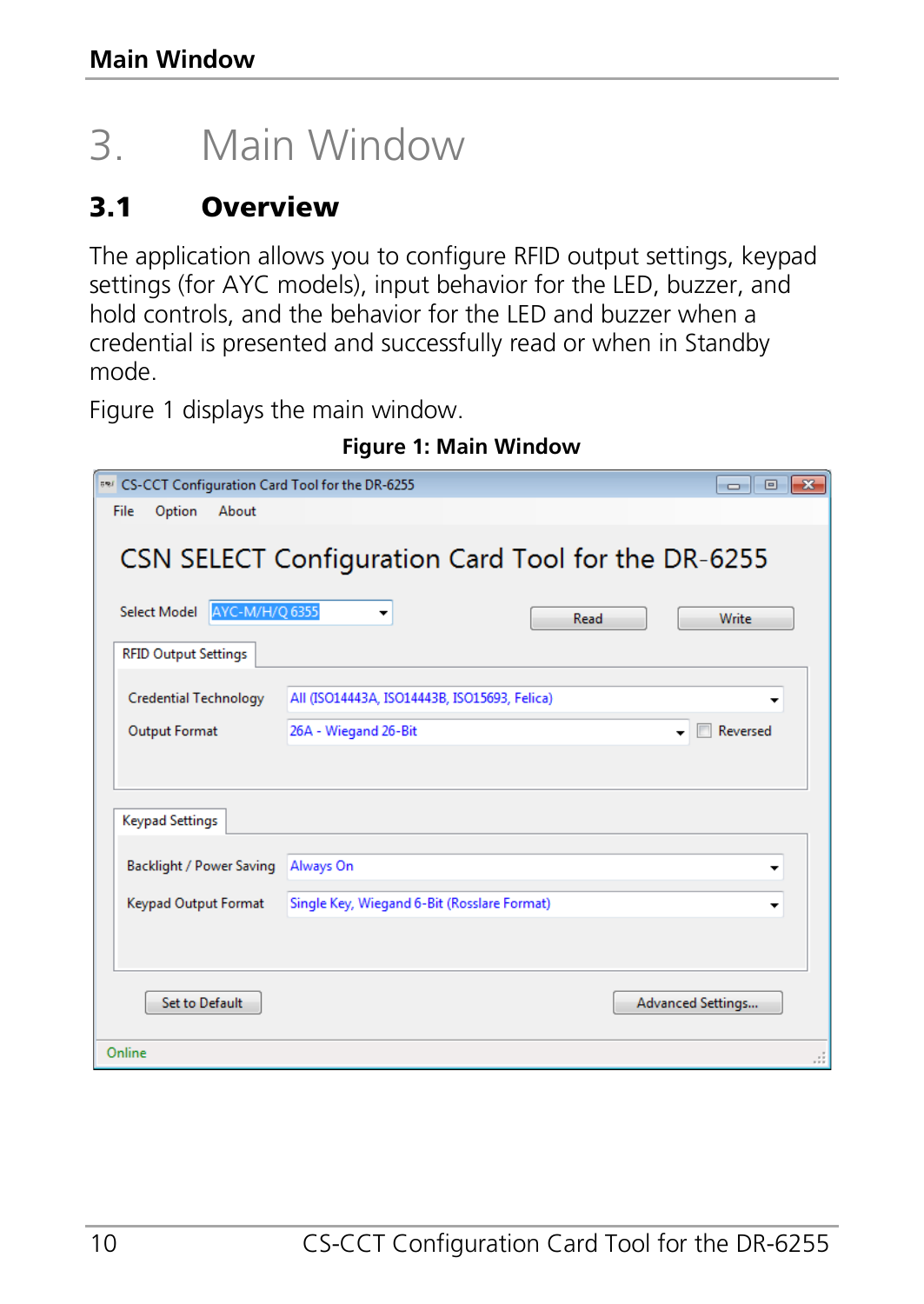#### **Main Window**

The main window consists of the following:

- Menu Bar
- **Select Model Dropdown**
- **RFID Output Settings section**
- **Keypad Settings section**
- **Command buttons**

#### <span id="page-10-0"></span>3.2 Menu Bar

<span id="page-10-2"></span>The available menu options are shown i[n Table 1.](#page-10-2)

|        | Menu Submenu    | <b>Description</b>                                                                       |  |
|--------|-----------------|------------------------------------------------------------------------------------------|--|
| File   | Open            | Click to open a previous saved configuration file                                        |  |
|        | Save            | Click to save the current configuration settings<br>in the current file                  |  |
|        | Save As         | Click to save the current configuration settings<br>as a new file                        |  |
|        | Exit            | Click to exit the application                                                            |  |
| Option | <b>COM Port</b> | Click to view/select the COM port the DR-6255<br>reader is connected to                  |  |
|        | Language        | Click to select the interface language                                                   |  |
| About  |                 | Click to read information about the program<br>version and to view the License Agreement |  |

#### **Table 1: Menu Bar**

## <span id="page-10-1"></span>3.3 Select Model Dropdown

AYC-M/H/O 6355 AY-K/L/M/H/Q 6255 AY-R 6255

From the Select Model dropdown, select the reader model for which you wish to create a configuration card.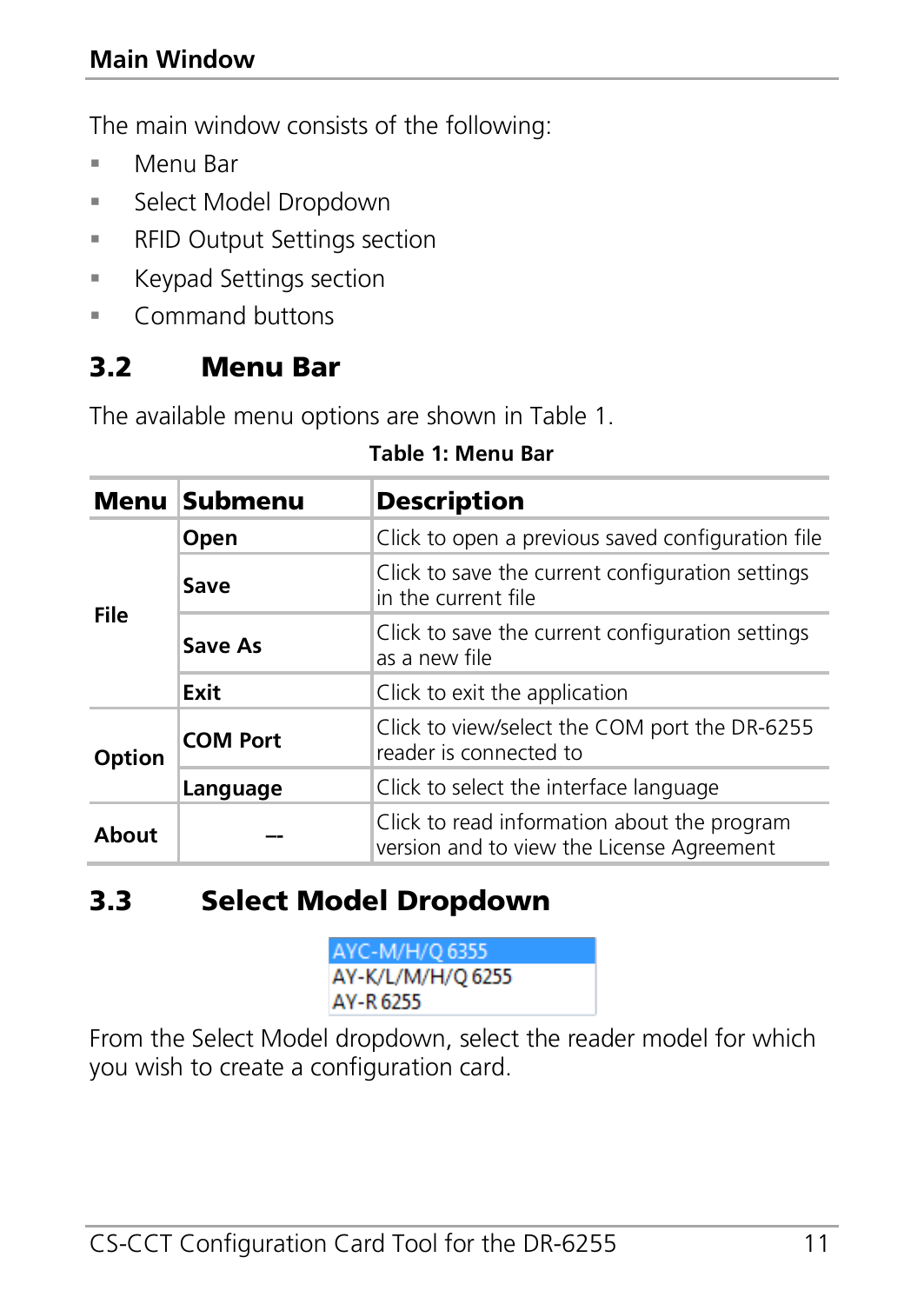## <span id="page-11-0"></span>3.4 RFID Output Settings

<span id="page-11-1"></span>[Table 2](#page-11-1) presents the fields in the RFID Output Settings area.

| Field                           | Description                                                                                     |
|---------------------------------|-------------------------------------------------------------------------------------------------|
| Credential<br><b>Technology</b> | Use this dropdown to select which credential technology<br>the reader recognizes.               |
|                                 | Options:                                                                                        |
|                                 | All (ISO14443A, ISO14443B, ISO15693, Felica)                                                    |
|                                 | <b>ISO14443A</b><br>ISO14443B                                                                   |
|                                 | ISO15693                                                                                        |
|                                 | Felica                                                                                          |
|                                 | China ID Card                                                                                   |
|                                 | Topaz                                                                                           |
|                                 | <i>All (ISO14443A, ISO14443B, ISO15693, Felicia)</i> is the<br>default option.                  |
| <b>Output Format</b>            | Use this dropdown to select the output format of the<br>reader.                                 |
|                                 | Options:                                                                                        |
|                                 | 26A - Wiegand 26-Bit                                                                            |
|                                 | 32A - Wiegand 32-Bit                                                                            |
|                                 | 34A - Wiegand 34-Bit                                                                            |
|                                 | 40A - Wiegand 40-Bit                                                                            |
|                                 | 56A - Wiegand 56-Bit                                                                            |
|                                 | 64A - Wiegand 64-Bit                                                                            |
|                                 | Clock & Data                                                                                    |
|                                 | <b>Customized Wiegand</b>                                                                       |
|                                 | 26A - Wiegand 26-Bit is the default option.                                                     |
|                                 | The Reversed checkbox is available only for pre-set<br>Wiegand formats.                         |
| Customized<br>Wiegand           | This spin box is available only when the Output Format is<br>set to <b>Customized Wiegand</b> . |
| Length                          | Range: 26-64                                                                                    |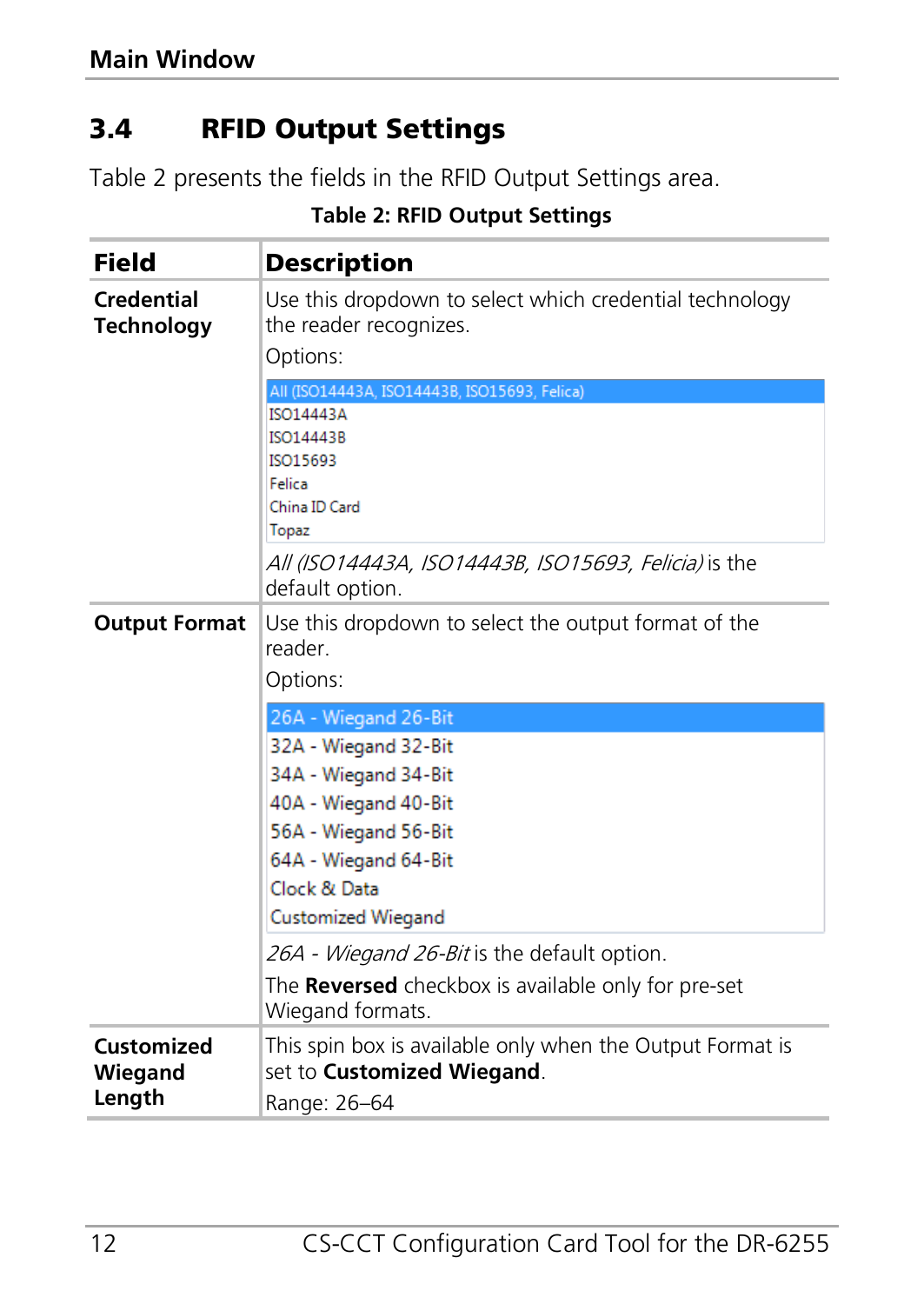# <span id="page-12-0"></span>3.5 Keypad Settings

The Keypad Settings area is visible for AYC models only. Note

[Table 3](#page-12-1) presents the fields in the Keypad Settings area.

#### <span id="page-12-1"></span>Field Description **Backlight /**  Use this dropdown to select the behavior of the backlight. **Power Saving** Options: Always Off Always On 10 sec. backlight after a key is pressed otherwise off 10 sec. backlight after a key is pressed otherwise dimmed Always On is the default option. **Keypad Output**  Use this dropdown to select the keypad transmission format **Format** of the reader. Options: Single Key, Wiegand 6-Bit (Rosslare Format) Single Key, Wiegand 6-Bit with Nibble + Parity Bits Single Key, Wiegand 8-Bit, Nibbles Complemented 4 Keys Binary + Facility code. Wiegand 26-Bit 1 to 5 Keys + Facility code, Wiegand 26-Bit 6 Keys Binary-Coded Decimal (BCD) and Parity Bits, Wiegand 26-Bit 1 to 8 Keys BCD, Clock & Data Single key, Wiegand 4-Bit Single Key, Wiegand 6-Bit (Rosslare Format) is the default option. This spin box is available only when the Keypad Output **PIN Code Length** Format is set to **1 to 8 Keys BCD, Clock & Data**. Range: 1–8

#### **Table 3: Keypad Settings**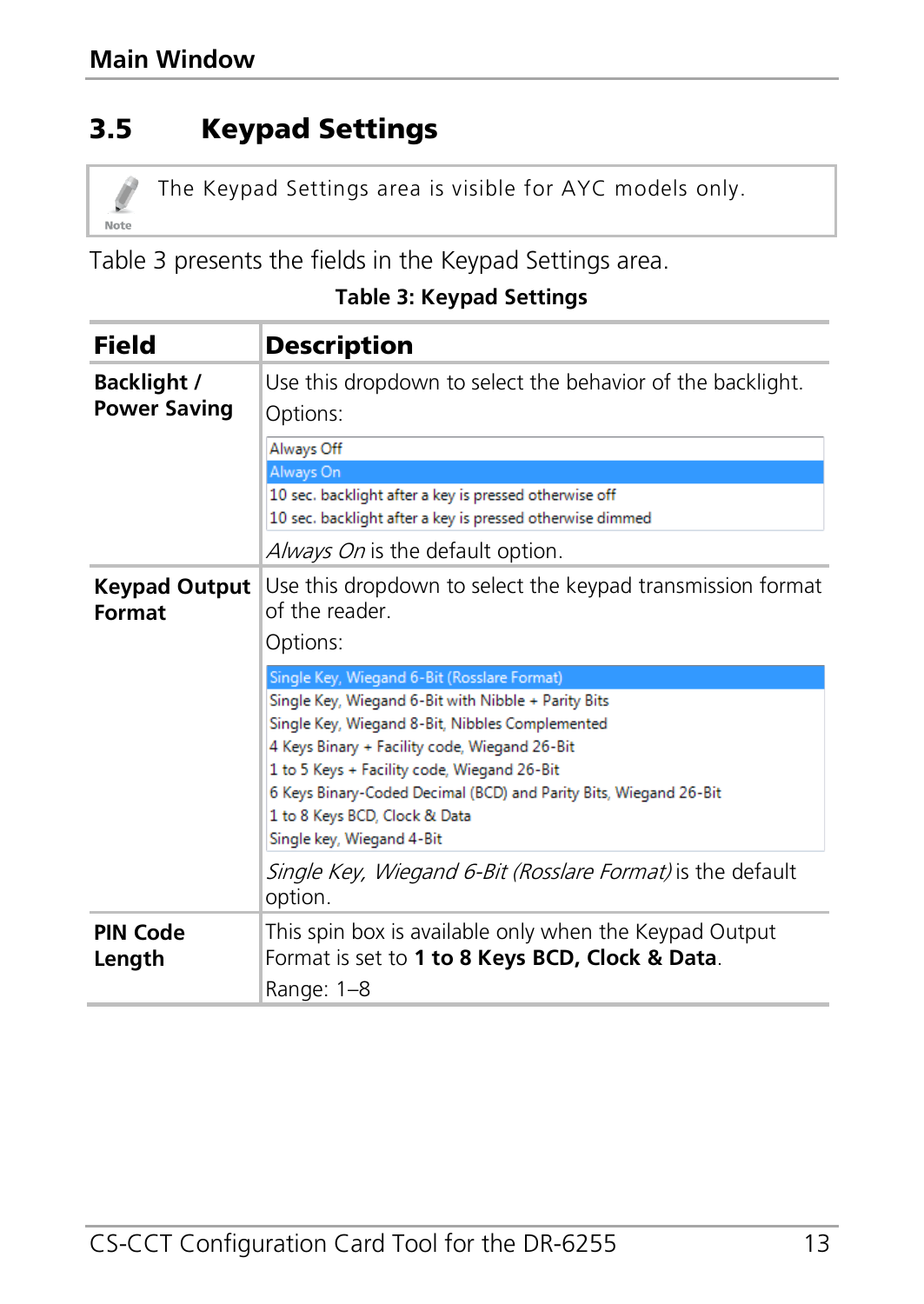# <span id="page-13-0"></span>3.6 Command Buttons

<span id="page-13-2"></span>[Table 4](#page-13-2) presents the command buttons in the main window.

| Field                 | <b>Description</b>                                                |  |
|-----------------------|-------------------------------------------------------------------|--|
| Read                  | Loads the current settings of the card                            |  |
| Write                 | Writes the configured settings to the card                        |  |
| <b>Set to Default</b> | Sets all fields to default settings                               |  |
|                       | <b>Advanced Settings</b> Opens the <i>Advance Settings</i> window |  |

#### **Table 4: Command Buttons**

## <span id="page-13-1"></span>3.6.1 Advanced Settings

The Advanced Settings tab is used to set input behavior, Active LED and Active Buzzer behavior, and Standby LED behavior.

The Advanced Settings window contains three tabs:

- *Input* tab (Section [3.6.1.1\)](#page-13-3)
- Read tab (Section [3.6.1.2\)](#page-20-1)
- Standby tab (Sectio[n 3.6.1.3\)](#page-23-1)

#### <span id="page-13-3"></span>3.6.1.1 Input Tab

The *Input* tab is used to set the behavior for the LED, buzzer, and hold controls when the relevant input wires are connected to ground.

The *Input* tab is shown i[n Figure 2](#page-14-0) and described in the following subsections.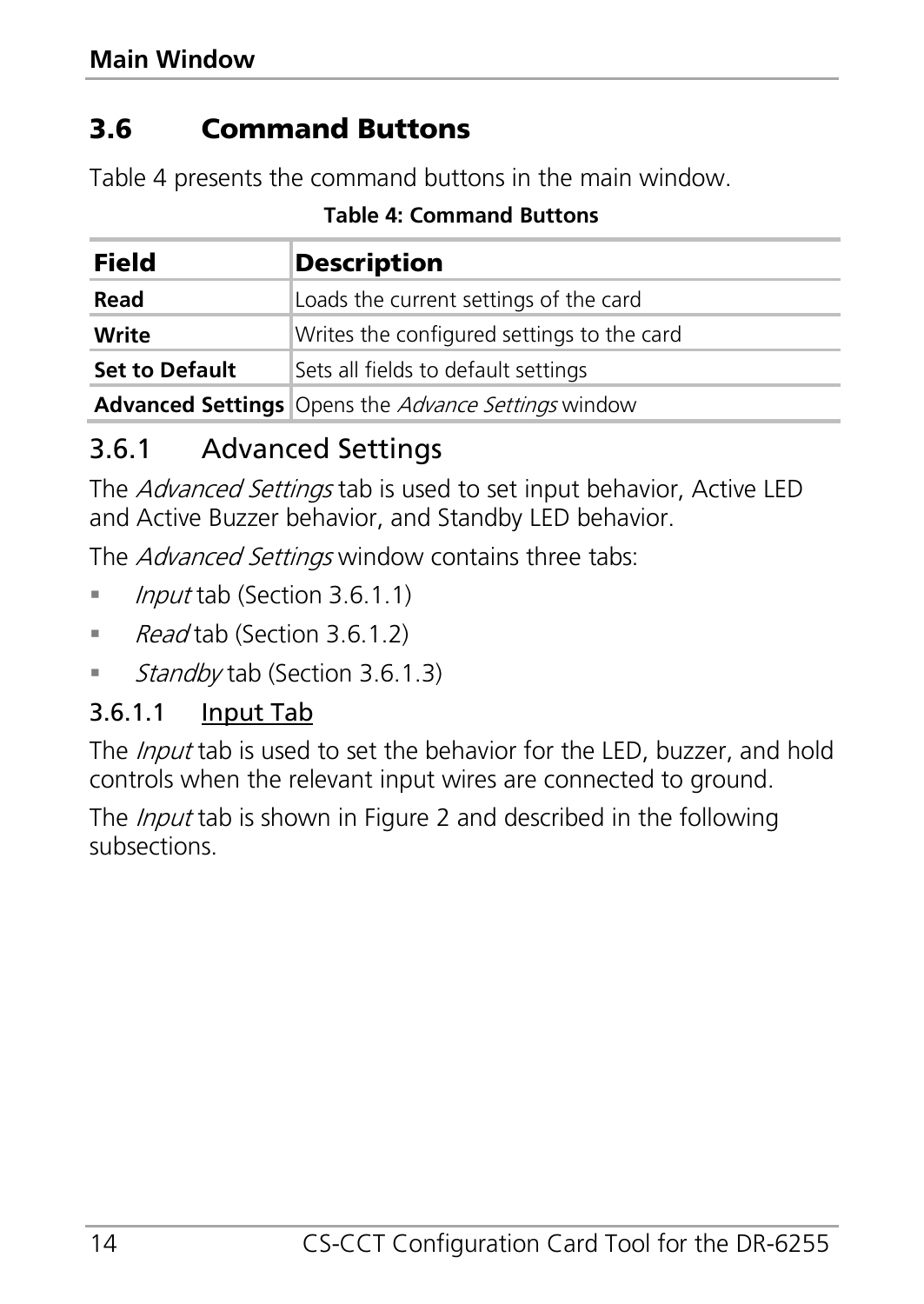<span id="page-14-0"></span>

| <b>Advanced Setting</b>                             |                                                                                                | $\blacksquare$             |
|-----------------------------------------------------|------------------------------------------------------------------------------------------------|----------------------------|
| Input<br>Read                                       | Standby                                                                                        |                            |
| are grounded.<br>Select Input Input 1 (Orange Wire) | These settings define the reader's behavior when an input line or a combination of input lines |                            |
| <b>Input 1 Setting</b>                              |                                                                                                |                            |
| <b>Not Active</b>                                   |                                                                                                |                            |
| <b>LED Control</b>                                  |                                                                                                |                            |
|                                                     | Quick Setting LED is green                                                                     |                            |
| Color 1                                             | Green<br>Time 1                                                                                | 200<br>$\frac{1}{x}$<br>ms |
| Color <sub>2</sub>                                  | <b>LED Off</b><br>Time 2                                                                       | $\hat{=}$ ms<br>o          |
| Cycle (s)                                           | $\frac{1}{x}$<br>◯ Continuous cycle while input is grounded                                    |                            |
| <b>Buzzer Control</b>                               |                                                                                                |                            |
|                                                     | Quick Setting Not Active                                                                       |                            |
| On Time                                             | $\frac{1}{2}$ ms<br>Off Time                                                                   | $\oplus$ ms                |
| Cycle (s)                                           | $\frac{\Lambda}{\nu}$<br>Continuous cycle while input is grounded                              |                            |
| <b>Hold Control</b>                                 |                                                                                                |                            |
| <b>Buffered</b>                                     | <b>ignored</b>                                                                                 | C No Hold                  |
|                                                     |                                                                                                |                            |
|                                                     |                                                                                                | Cancel<br>OK               |

**Figure 2: Advanced Settings > Input Tab**

#### SELECT INPUT

Use the Select Input dropdown to select the input for which you wish to set the various controls.

| Input 1 (Orange Wire)         |
|-------------------------------|
| Input 2 (Brown Wire)          |
| Input 3 (Yellow Wire)         |
| $Input 1 + Input 2$           |
| $Input 1 + Input 3$           |
| $Input 2 + Input 3$           |
| $Input 1 + Input 2 + Input 3$ |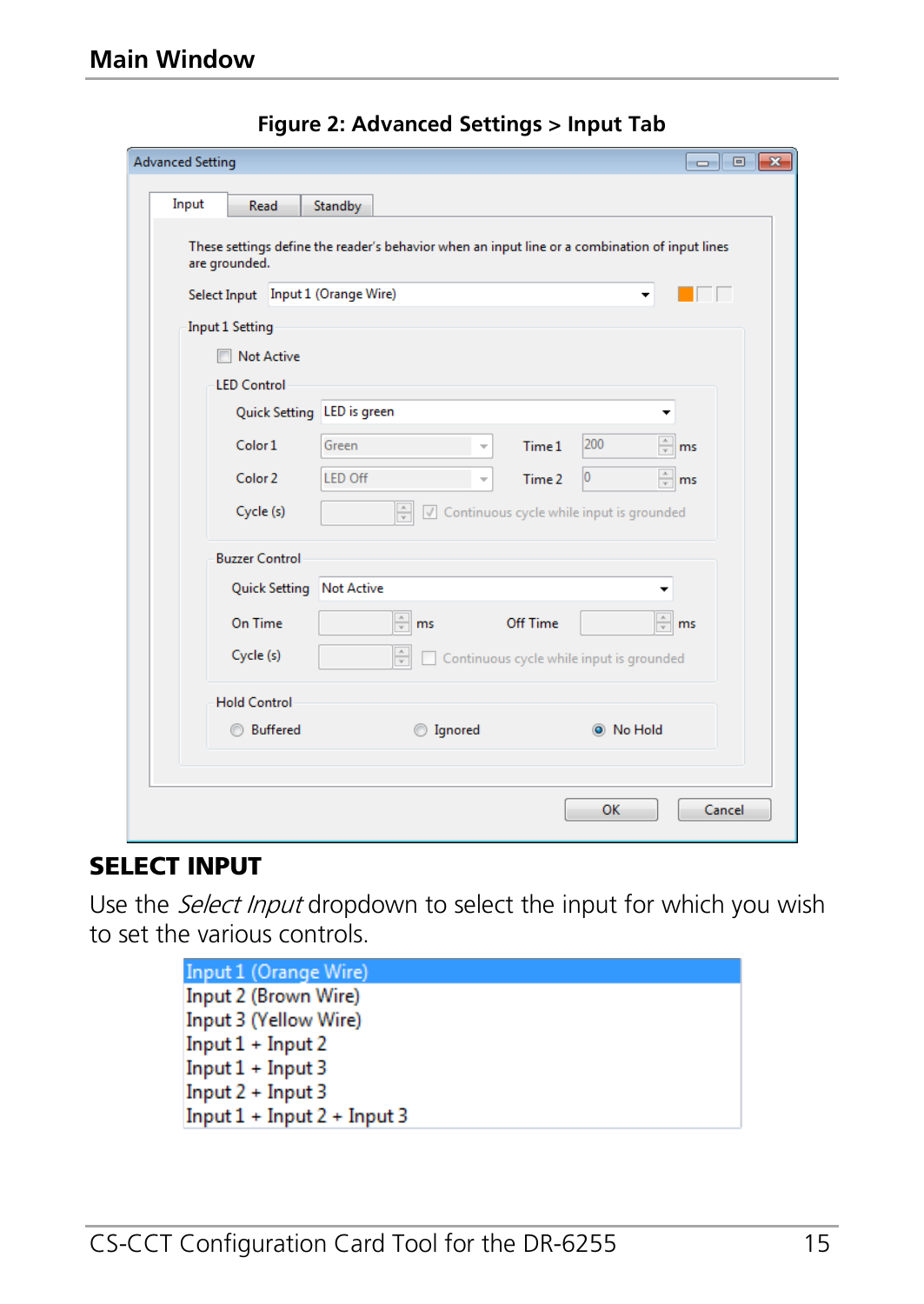For each input option, you can select the Not Active checkbox to deactivate that input.

#### LED CONTROL

The LED Control options allow you to configure the behavior of the reader's LEDs. A quick setting dropdown allows you to select from a list of common pre-configured settings. For example, selecting **LED is green** makes the LED stay green when an input event occurs. You can also use the Customized Setting option to create your own LED behavior.

The LED behavior is controlled by cycles. A single cycle consists of Color 1 for the length of Time 1 followed by Color 2 for the length of Time 2. You may select the number of cycles that repeat when an input event occurs.

The LED control settings are shown in [Figure](#page-15-0) 3 and described in [Table](#page-16-0)  [5.](#page-16-0)

#### <span id="page-15-0"></span>**Figure 3: Advanced Settings > Input Tab > LED Control Settings**

| <b>LED</b> Control         |                |                          |        |                                          |          |
|----------------------------|----------------|--------------------------|--------|------------------------------------------|----------|
| Quick Setting LED is green |                |                          |        |                                          |          |
| Color <sub>1</sub>         | Green          | $\overline{\mathbf{v}}$  | Time 1 | 200                                      | ms       |
| Color 2                    | <b>LED Off</b> | $\overline{\phantom{a}}$ | Time 2 | 10                                       | ms<br>æ. |
| Cycle (s)                  |                |                          |        | Continuous cycle while input is grounded |          |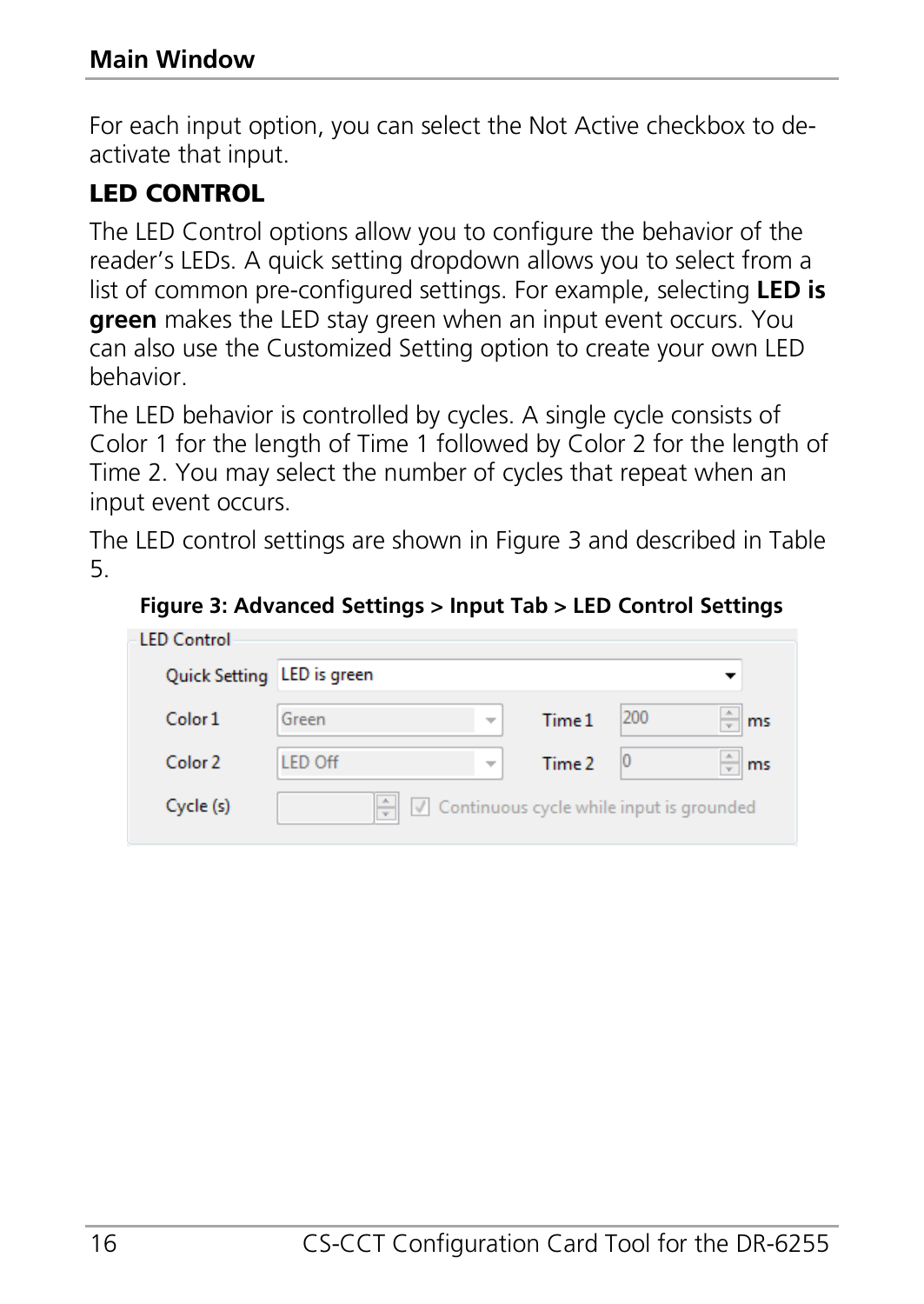<span id="page-16-0"></span>

| <b>Field</b>         | <b>Description</b>                                                                                                                                                                                                                                                                                                                                     |  |  |
|----------------------|--------------------------------------------------------------------------------------------------------------------------------------------------------------------------------------------------------------------------------------------------------------------------------------------------------------------------------------------------------|--|--|
| <b>Quick Setting</b> | A list of pre-set LED control behaviors<br>For non-AY-R6255 models:                                                                                                                                                                                                                                                                                    |  |  |
|                      | <b>Not Active</b><br><b>LED</b> is red<br><b>LED</b> flashes red<br>LED is green<br><b>LED flashes green</b><br>LED is orange<br>LED flashes orange<br><b>LED flashes red once</b><br>LED flashes red and green<br><b>Customized Setting</b><br>For AY-R6255 models:                                                                                   |  |  |
|                      | <b>Not Active</b><br><b>LED</b> is red<br><b>LED</b> flashes red<br>LED is green<br><b>LED</b> flashes green<br><b>LED</b> is orange<br><b>LED flashes orange</b><br><b>LED</b> is blue<br><b>LED flashes blue</b><br>LED is purple<br><b>LED flashes purple</b><br>LED is cyan<br>LED flashes cyan<br><b>LED</b> is white<br><b>LED flashes white</b> |  |  |
|                      | <b>LED flashes red once</b><br>LED flashes red and green<br><b>Customized Setting</b>                                                                                                                                                                                                                                                                  |  |  |
| Color 1              | The color of the LED during the first part of the<br>cycle<br>Options: LED Off, Green, Red, Orange                                                                                                                                                                                                                                                     |  |  |
|                      | For AY-R6255, additional colors of Blue, Purple,<br>Cyan, White                                                                                                                                                                                                                                                                                        |  |  |

#### **Table 5: Advanced Settings > Input Tab > LED Control Settings**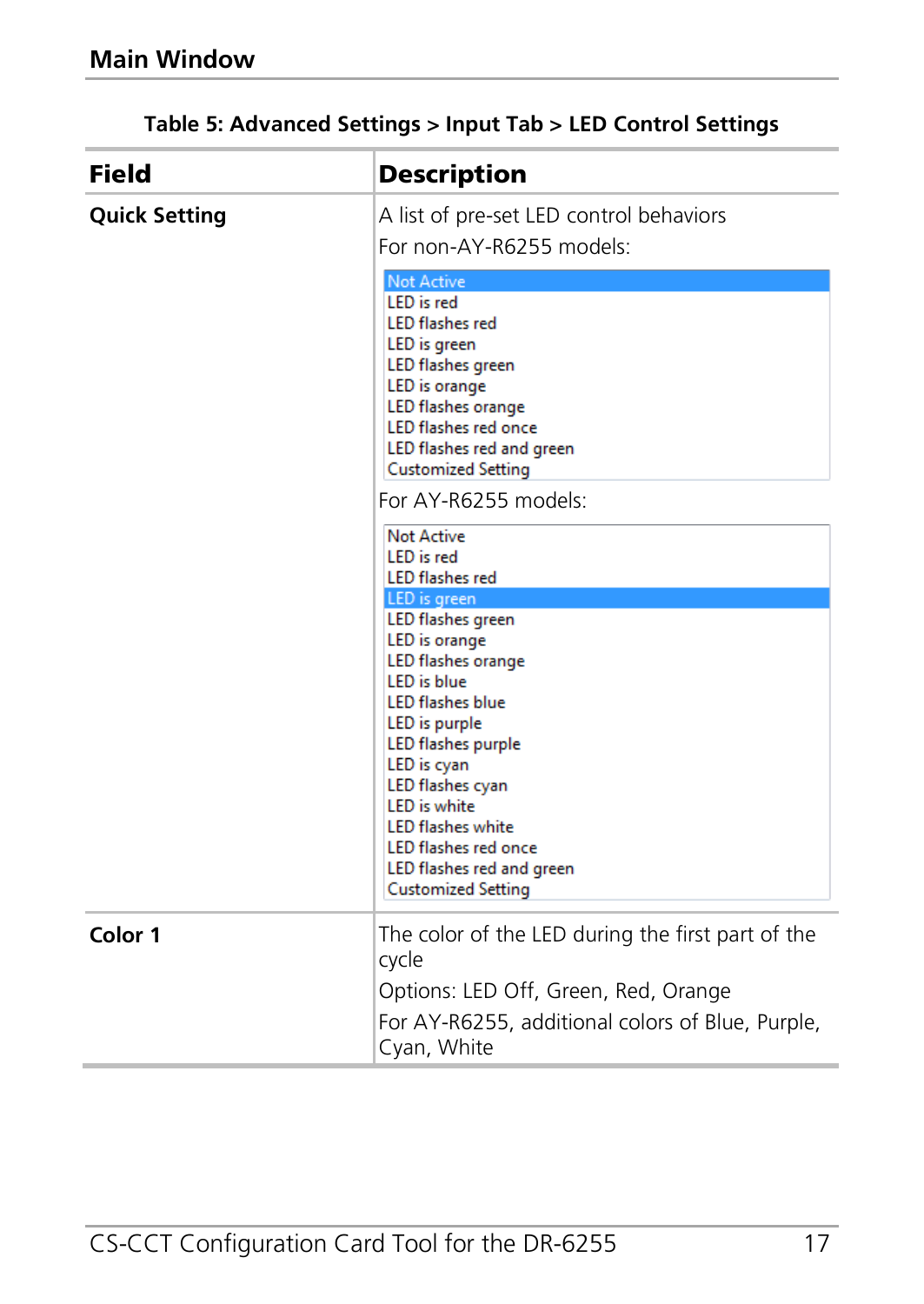| Field   | <b>Description</b>                                                                                                                                                 |  |  |  |
|---------|--------------------------------------------------------------------------------------------------------------------------------------------------------------------|--|--|--|
| Color 2 | The color of the LED during the second part of<br>the cycle                                                                                                        |  |  |  |
|         | Options: LED Off, Green, Red, Orange                                                                                                                               |  |  |  |
|         | For AY-R6255, additional colors of Blue, Purple,<br>Cyan, White                                                                                                    |  |  |  |
| Time 1  | The length of time Color 1 stays on during the<br>first part of the cycle<br>Range: 0 to 25500                                                                     |  |  |  |
| Time 2  | The length of time Color 2 stays on during the<br>second part of the cycle<br>Range: 0 to 25500                                                                    |  |  |  |
| Cycle   | The number of times this cycle is repeated<br>(number of times the LED flashes)<br>Range: 1 to 254, or <b>Continuous cycle while</b><br>input is grounded checkbox |  |  |  |

Each quick setting specifies whether the relevant LED either stays lit or continues to flash if the input is connected to ground. Only once the input is disconnected from ground does that LED return to Standby mode.

If Custom Setting is selected from the *Quick Setting* dropdown, you can customize the settings of the five available fields.

| <b>LED Control</b> |                           |   |                                          |     |         |
|--------------------|---------------------------|---|------------------------------------------|-----|---------|
| Quick Setting      | <b>Customized Setting</b> |   |                                          |     |         |
| Color <sub>1</sub> | Red                       | ٠ | Time 1                                   | 200 | ÷<br>ms |
| Color <sub>2</sub> | <b>I FD Off</b>           |   | Time 2                                   | 10  | ms<br>÷ |
| Cycle (s)          |                           |   | Continuous cycle while input is grounded |     |         |

#### BUZZER CONTROL

The Buzzer Control options allow you to configure the behavior of the reader's buzzer. A quick setting dropdown allows you to select from a list of common pre-configured settings. For example, selecting **Two**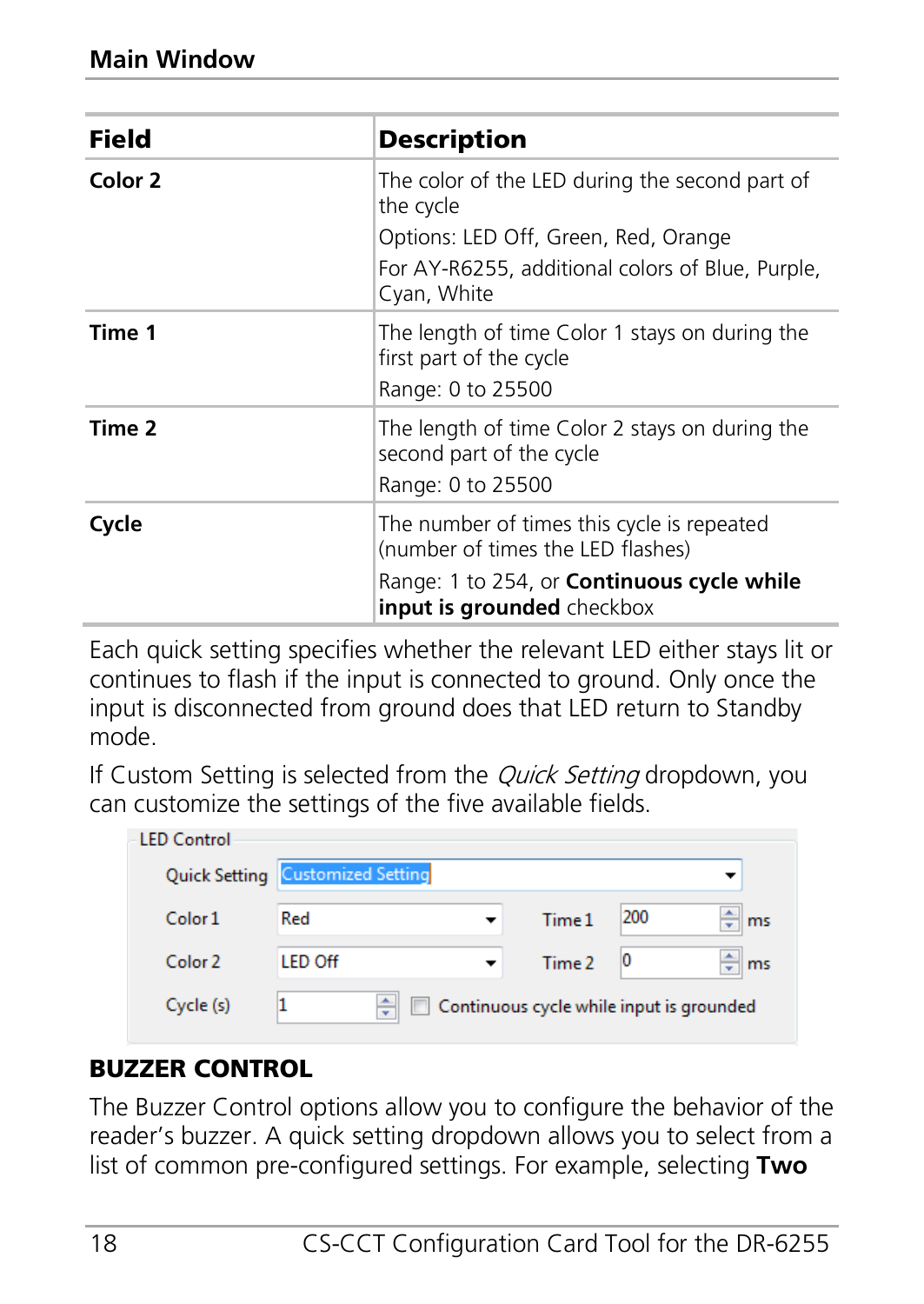**Short Beeps** makes the buzzer produce two short beeps when an input event occurs. You can also use the Customized Setting option to create your own buzzer behavior.

The buzzer behavior is controlled by cycles. A single cycle consists of On Time during which the buzzer sounds followed by Off Time during which the buzzer is silent. You may select the number of cycles that repeat when an input event occurs.

The buzzer control settings are shown in [Figure 4](#page-18-0) and described in [Table 6.](#page-18-1)

#### <span id="page-18-0"></span>**Figure 4: Advanced Settings > Input Tab > Buzzer Control Settings**

| <b>Buzzer Control</b>    |    |                                                 |    |
|--------------------------|----|-------------------------------------------------|----|
| Quick Setting Not Active |    |                                                 |    |
| On Time                  | ms | Off Time                                        | ms |
| Cycle (s)                |    | $\Box$ Continuous cycle while input is grounded |    |

**Table 6: Advanced Settings > Input Tab > Buzzer Control Settings**

<span id="page-18-1"></span>

| Field                | <b>Description</b>                                                                                                                                                                                                                            |  |  |
|----------------------|-----------------------------------------------------------------------------------------------------------------------------------------------------------------------------------------------------------------------------------------------|--|--|
| <b>Quick Setting</b> | A list of pre-set buzzer control behaviors                                                                                                                                                                                                    |  |  |
|                      | <b>Not Active</b><br><b>Continuous Tone</b><br><b>Repeated Short Beep</b><br><b>Repeated Medium Beep</b><br><b>Repeated Long Beep</b><br><b>One Short Beep</b><br><b>Two Short Beeps</b><br><b>One Long Beep</b><br><b>Customized Setting</b> |  |  |
| On Time              | The length of time the reader beeps<br>Range: 0 to 25500                                                                                                                                                                                      |  |  |
| Off Time             | The length of time the buzzer does not beep<br>Range: 0 to 25500                                                                                                                                                                              |  |  |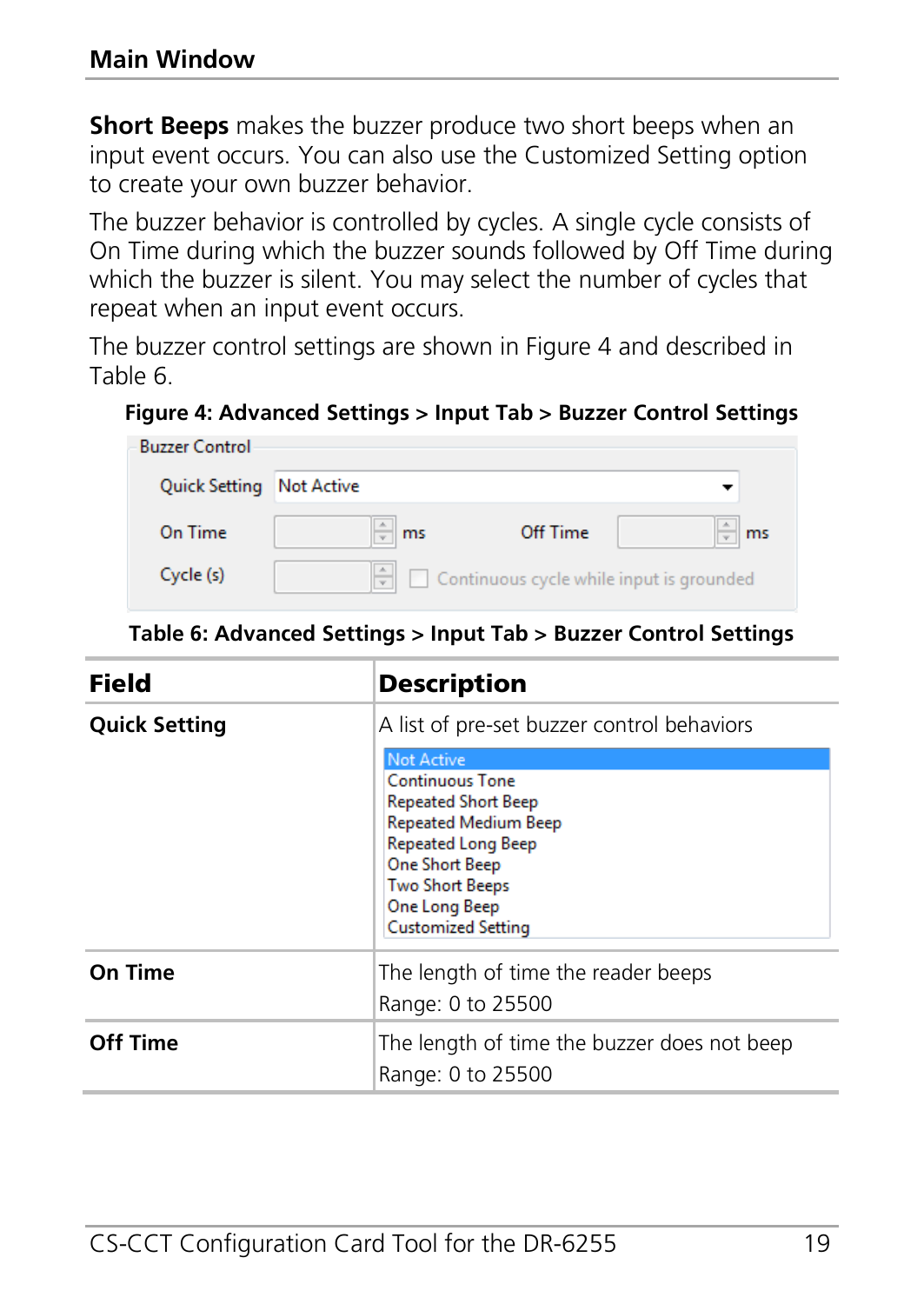| Field | <b>Description</b>                                              |
|-------|-----------------------------------------------------------------|
| Cycle | The number of times this cycle is repeated<br>(number of beeps) |
|       | Range: 1 to 254, or <b>Continuous cycle while</b>               |
|       | input is grounded checkbox                                      |

Each quick setting specifies how the buzzer behaves when the input is connected to ground. The buzzer stops this behavior only when the input is disconnected from ground.

If Custom Setting is selected from the *Quick Setting* dropdown, you can customize the settings of the three available fields.

| <b>Buzzer Control</b> |                           |         |                                          |     |    |
|-----------------------|---------------------------|---------|------------------------------------------|-----|----|
| <b>Quick Setting</b>  | <b>Customized Setting</b> |         |                                          |     |    |
| On Time               | 500                       | ÷<br>ms | Off Time                                 | 500 | ms |
| Cycle (s)             |                           | ٨<br>÷  | Continuous cycle while input is grounded |     |    |

#### HOLD CONTROL

When the hold control is active, no credential data is sent on the Wiegand lines. However, the reader continues to buffer the last card ID read and sends that ID data when the hold control is de-activated.

<span id="page-19-0"></span>The three hold control settings are shown in [Figure 5.](#page-19-0)

#### **Figure 5: Hold Control Settings**



- **Buffered** When a credential is read in this state, no data is sent on the Wiegand lines; however, the reader continues to buffer the last card ID read and sends that ID data when the hold control line is released.
- **Ignored** When a credential is read in this state, no data is recorded from the credential or sent on the Wiegand lines.
- **No Hold** Hold function is disabled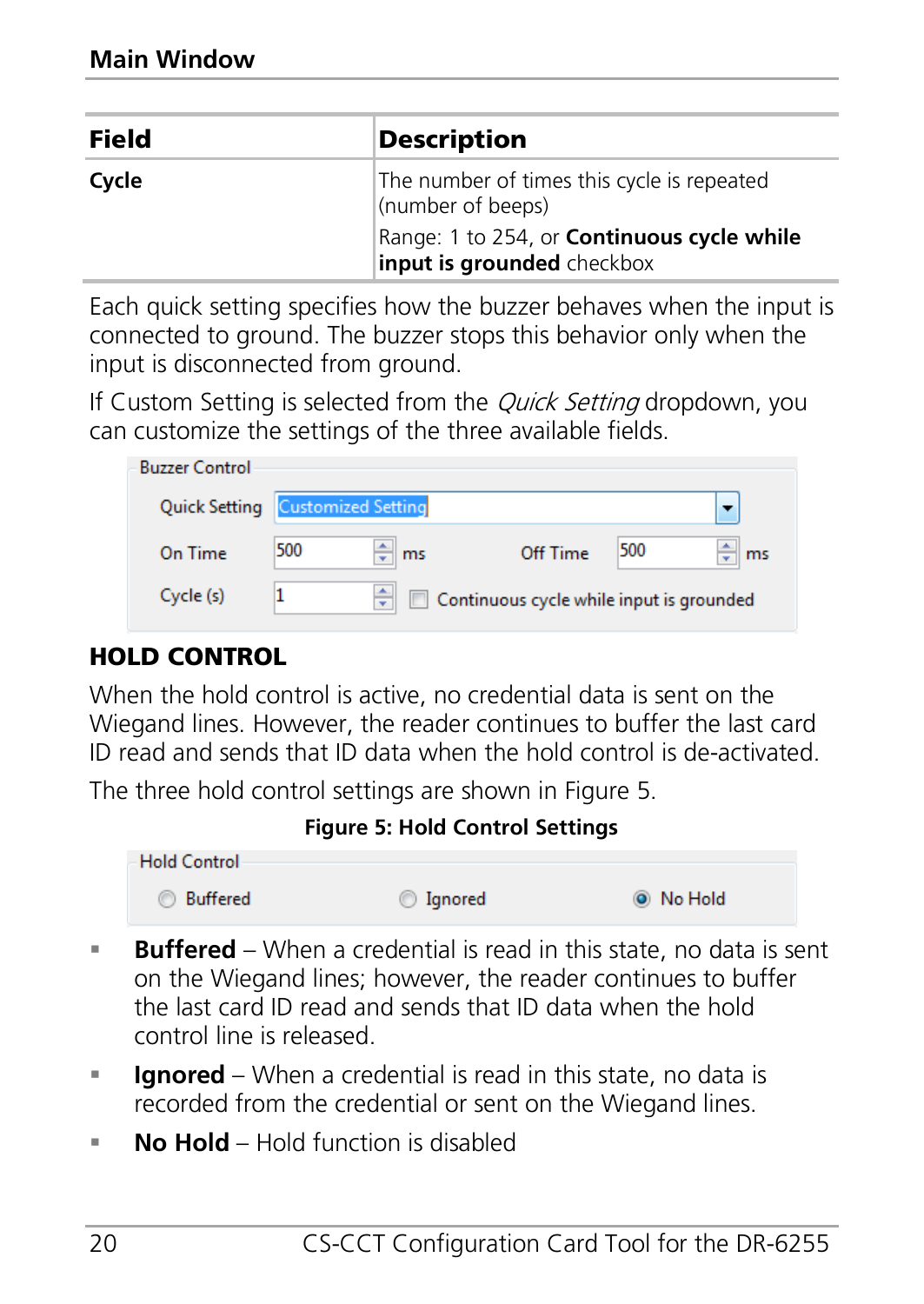#### <span id="page-20-1"></span>3.6.1.2 Read Tab

The Read tab is used to set the behavior for the LEDs and buzzer when a credential is presented.

<span id="page-20-0"></span>The Read tab is shown in [Figure 6](#page-20-0) and described in [Table 7.](#page-21-0)

| <b>Advanced Setting</b> |                                                                                                            |        |
|-------------------------|------------------------------------------------------------------------------------------------------------|--------|
| Read<br>Input           | Standby                                                                                                    |        |
|                         |                                                                                                            |        |
|                         | These settings define the reader's behavior when a credential is successfully read.                        |        |
|                         |                                                                                                            |        |
| <b>Read Setting</b>     |                                                                                                            |        |
| <b>Not Active</b>       |                                                                                                            |        |
| <b>LED Setting</b>      |                                                                                                            |        |
|                         | Quick Setting LED flashes green                                                                            |        |
| Color 1                 | $\frac{\triangle}{\mathbf{v}}$<br>200<br>Green<br>Time 1                                                   | ms.    |
| Color 2                 | $\frac{\mathbb{A}}{\mathbb{V}}$<br><b>LED Off</b><br>lo<br>Time 2                                          | ms     |
|                         | $\frac{\mathbb{A}}{\mathbb{v}}$<br>1                                                                       |        |
| Cycle (s)               |                                                                                                            |        |
| <b>Buzzer Setting</b>   |                                                                                                            |        |
|                         | Quick Setting One Short Beep                                                                               |        |
| On Time                 | $\frac{\mathbb{A}}{\mathbb{V}}$<br>$\frac{\mathbb{A}}{\mathbb{v}}$<br>200<br>$ 0\rangle$<br>Off Time<br>ms | ms     |
|                         |                                                                                                            |        |
| Cycle (s)               | $\frac{\mathbb{A}}{\mathbb{V}}$<br>1                                                                       |        |
|                         |                                                                                                            |        |
|                         |                                                                                                            |        |
|                         |                                                                                                            |        |
|                         |                                                                                                            |        |
|                         | OK                                                                                                         | Cancel |
|                         |                                                                                                            |        |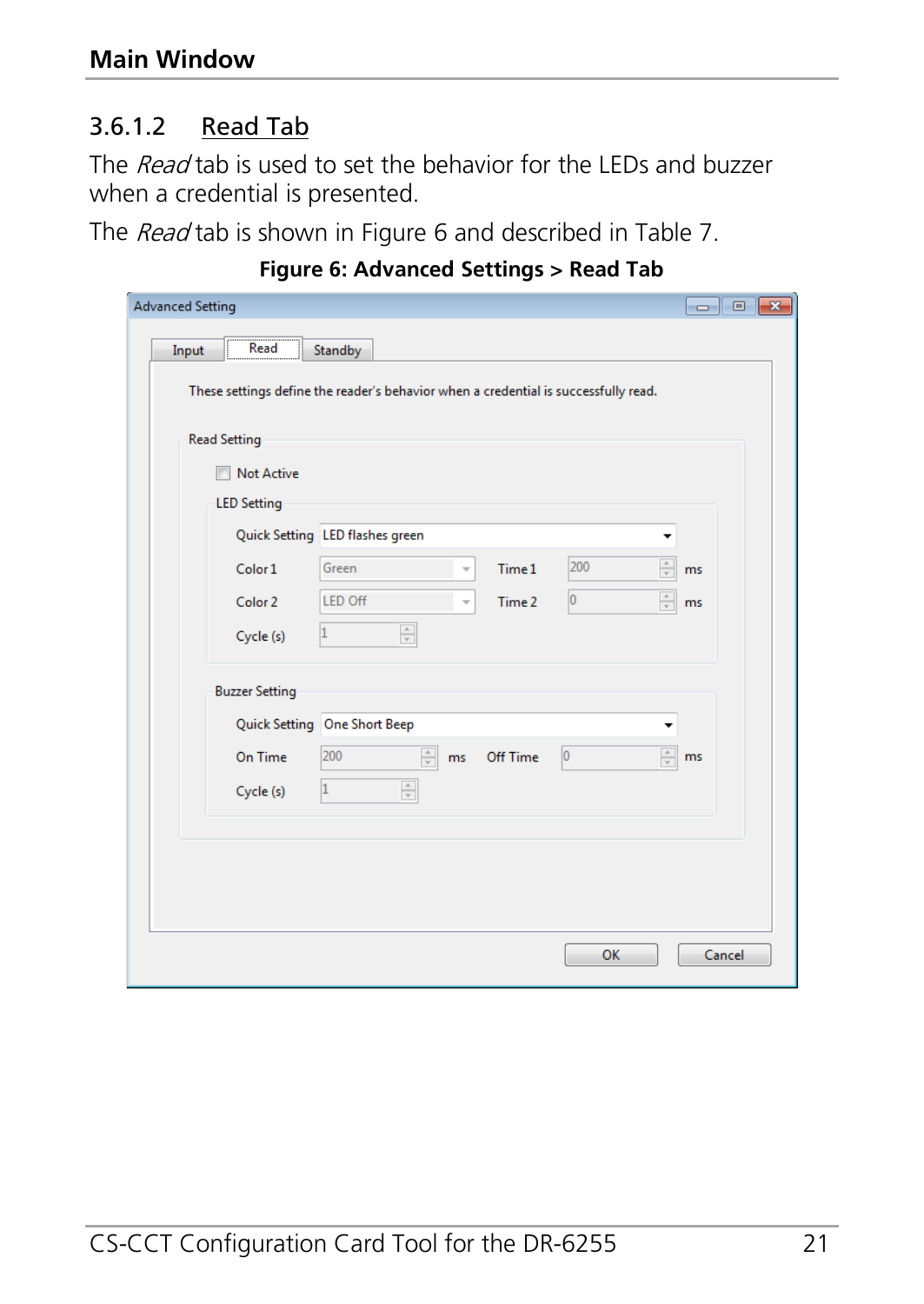<span id="page-21-0"></span>

| Field                                    | <b>Description</b>                                                                                                                                                                                                                                                                                                                                                                                                                                                                                                          |
|------------------------------------------|-----------------------------------------------------------------------------------------------------------------------------------------------------------------------------------------------------------------------------------------------------------------------------------------------------------------------------------------------------------------------------------------------------------------------------------------------------------------------------------------------------------------------------|
| <b>Not Active</b>                        | Select the checkbox to de-activate both LED and<br>Control functions                                                                                                                                                                                                                                                                                                                                                                                                                                                        |
| <b>LED Setting &gt; Quick</b><br>Setting | A list of pre-set read LED settings<br>For non-AY-R6255 models:<br><b>Not Active</b><br><b>LED flashes red</b><br><b>LED</b> flashes green<br><b>LED flashes orange</b><br><b>LED flashes red twice</b><br><b>Customized Setting</b><br>For AY-R6255 models:<br><b>Not Active</b><br><b>LED</b> flashes red<br><b>LED</b> flashes green<br>LED flashes orange<br><b>LED flashes blue</b><br>LED flashes purple<br>LED flashes cyan<br><b>LED flashes white</b><br><b>LED flashes red twice</b><br><b>Customized Setting</b> |
| LED Setting > Color 1                    | The color of the LED during the first part of the<br>cycle<br>Options: LED Off, Green, Red, Orange<br>For AY-R6255, additional colors of Blue, Purple,<br>Cyan, White                                                                                                                                                                                                                                                                                                                                                       |
| LED Setting > Color 2                    | The color of the LED during the second part of<br>the cycle<br>Options: LED Off, Green, Red, Orange<br>For AY-R6255, additional colors of Blue, Purple,<br>Cyan, White                                                                                                                                                                                                                                                                                                                                                      |
| LED Setting > Time 1                     | The length of time Color 1 stays on during the<br>first part of the cycle<br>Range: 0 to 25500                                                                                                                                                                                                                                                                                                                                                                                                                              |

#### **Table 7: Advanced Settings > Read Tab**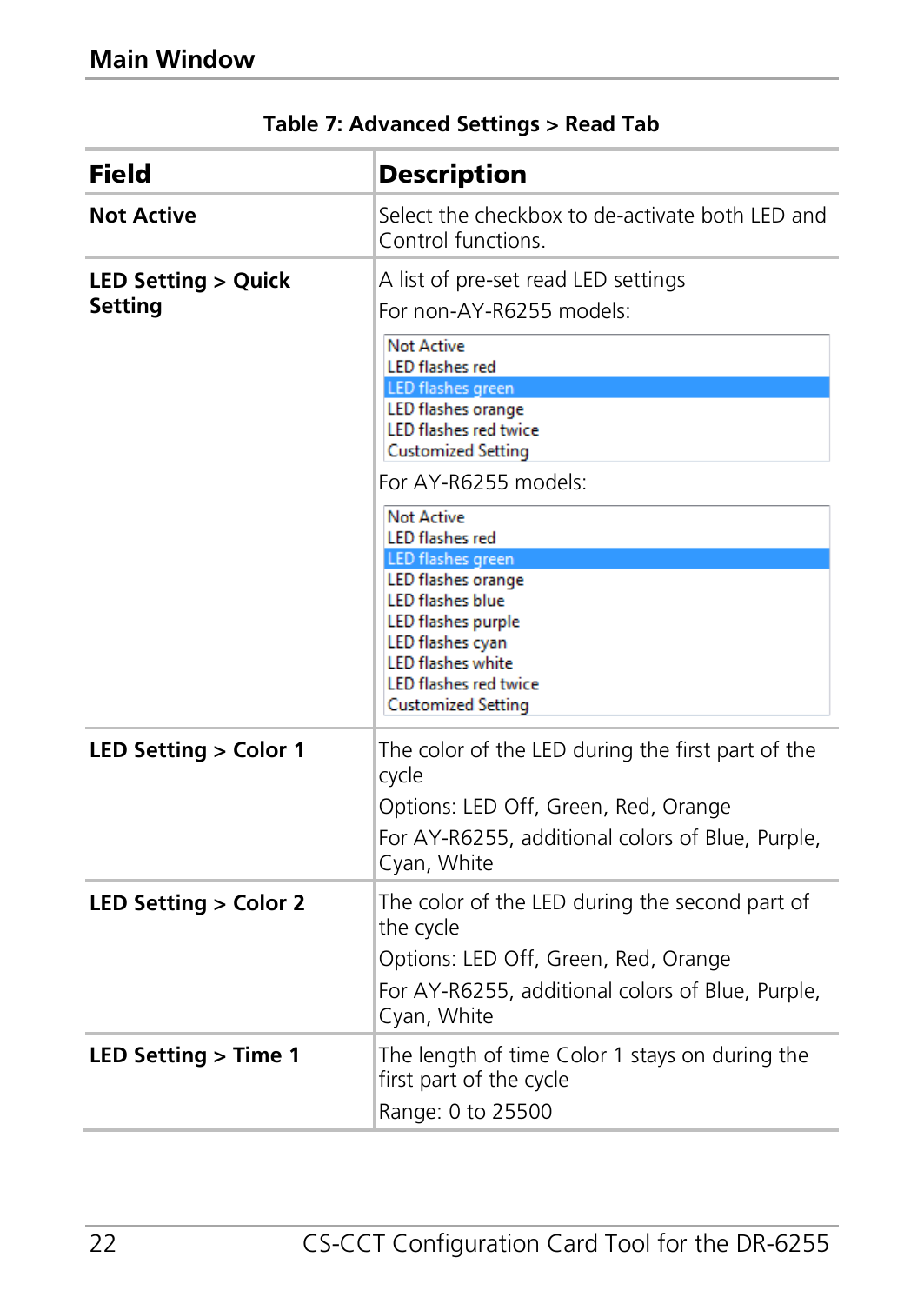| Field                                       | <b>Description</b>                                                                                                                                           |
|---------------------------------------------|--------------------------------------------------------------------------------------------------------------------------------------------------------------|
| LED Setting $>$ Time 2                      | The length of time Color 2 stays on during the<br>second part of the cycle<br>Range: 0 to 25500                                                              |
| LED Setting > Cycle                         | The number of times this cycle is repeated<br>(number of times the LED flashes)<br>Range: 1 to 255                                                           |
| <b>Buzzer Setting &gt; Quick</b><br>Setting | A list of pre-set read buzzer settings<br><b>Not Active</b><br><b>One Short Beep</b><br><b>Two Short Beeps</b><br>One Long Beep<br><b>Customized Setting</b> |
| <b>Buzzer Setting &gt; On Time</b>          | The length of time the reader beeps<br>Range: 0 to 25500                                                                                                     |
| <b>Buzzer Setting &gt; Off Time</b>         | The length of time the buzzer does not beep<br>Range: 0 to 25500                                                                                             |
| <b>Buzzer Setting &gt; Cycle</b>            | The number of times this cycle is run (number of<br>beeps)<br>Range: 1 to 255                                                                                |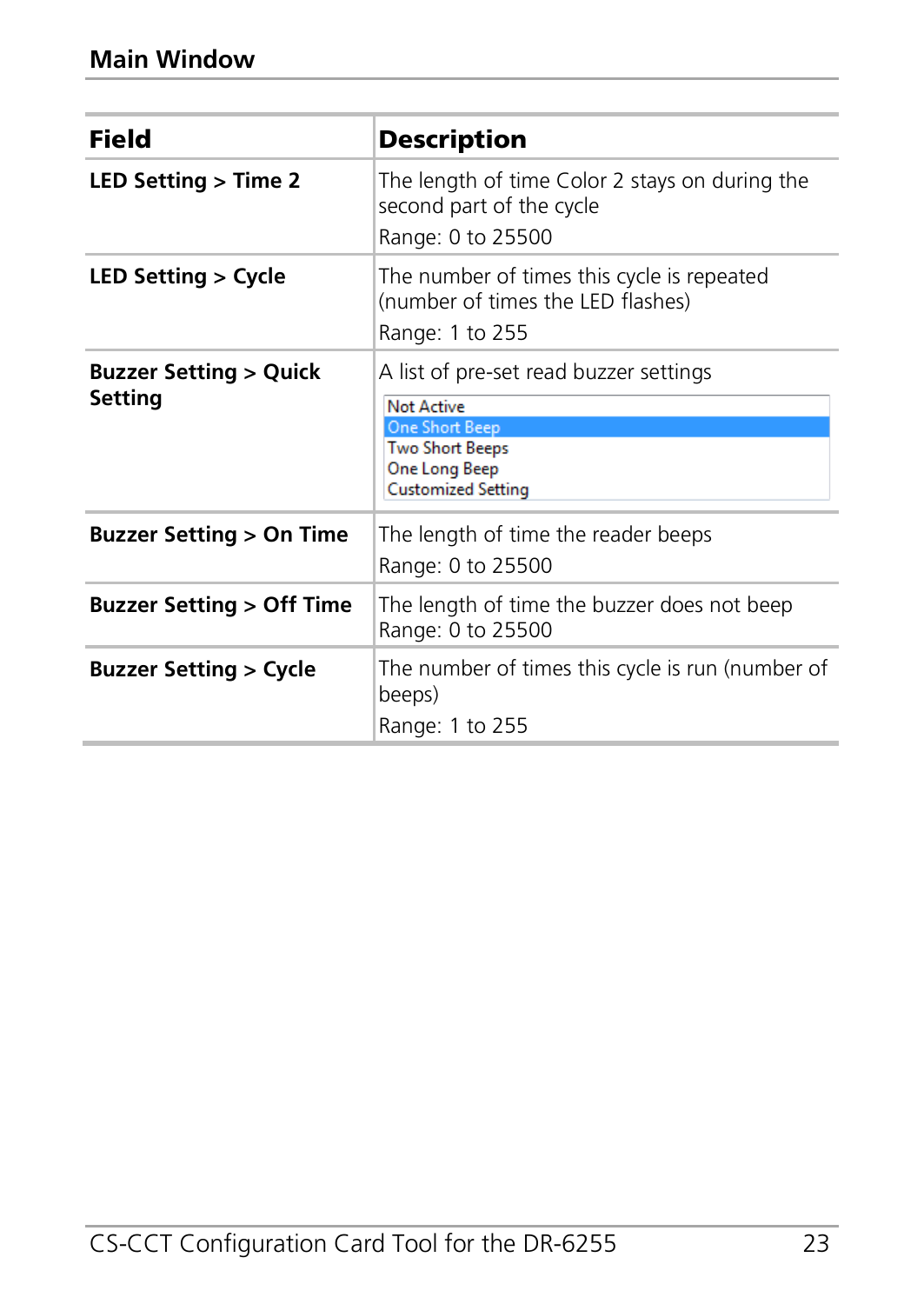#### <span id="page-23-1"></span>3.6.1.3 Standby Tab

The Standby tab is used to set the behavior of the reader when it is in Standby mode.

<span id="page-23-0"></span>The Standby tab is shown in [Figure 7](#page-23-0) and described in [Table 8.](#page-24-0)

| <b>Advanced Setting</b>           |                                                                                                |                                    |                                         | $\begin{array}{c c c c c c} \hline \multicolumn{3}{c }{\mathbf{C}} & \multicolumn{3}{c }{\mathbf{C}} & \multicolumn{3}{c }{\mathbf{X}} \end{array}$ |
|-----------------------------------|------------------------------------------------------------------------------------------------|------------------------------------|-----------------------------------------|-----------------------------------------------------------------------------------------------------------------------------------------------------|
| Input<br>Read                     | Standby                                                                                        |                                    |                                         |                                                                                                                                                     |
| being read and no active inputs). | These settings define the reader's behavior when the reader is in Standby mode (no credentials |                                    |                                         |                                                                                                                                                     |
| <b>Standby LED Setting</b>        |                                                                                                |                                    |                                         |                                                                                                                                                     |
| Quick Setting LED is red          |                                                                                                |                                    |                                         |                                                                                                                                                     |
| Color 1                           | Red                                                                                            | Time 1<br>$\overline{\phantom{a}}$ | $\frac{\triangle}{\mathbf{v}}$<br>25500 | ms                                                                                                                                                  |
| Color 2                           | <b>LED Off</b>                                                                                 | Time 2<br>÷                        | $\frac{\triangle}{\pi}$<br>$ 0\rangle$  | ms                                                                                                                                                  |
|                                   |                                                                                                |                                    |                                         |                                                                                                                                                     |
|                                   |                                                                                                |                                    |                                         |                                                                                                                                                     |
|                                   |                                                                                                |                                    |                                         |                                                                                                                                                     |
|                                   |                                                                                                |                                    |                                         |                                                                                                                                                     |
|                                   |                                                                                                |                                    |                                         |                                                                                                                                                     |
|                                   |                                                                                                |                                    |                                         |                                                                                                                                                     |
|                                   |                                                                                                |                                    |                                         |                                                                                                                                                     |
|                                   |                                                                                                |                                    |                                         |                                                                                                                                                     |
|                                   |                                                                                                |                                    |                                         |                                                                                                                                                     |
|                                   |                                                                                                |                                    | OK                                      | Cancel                                                                                                                                              |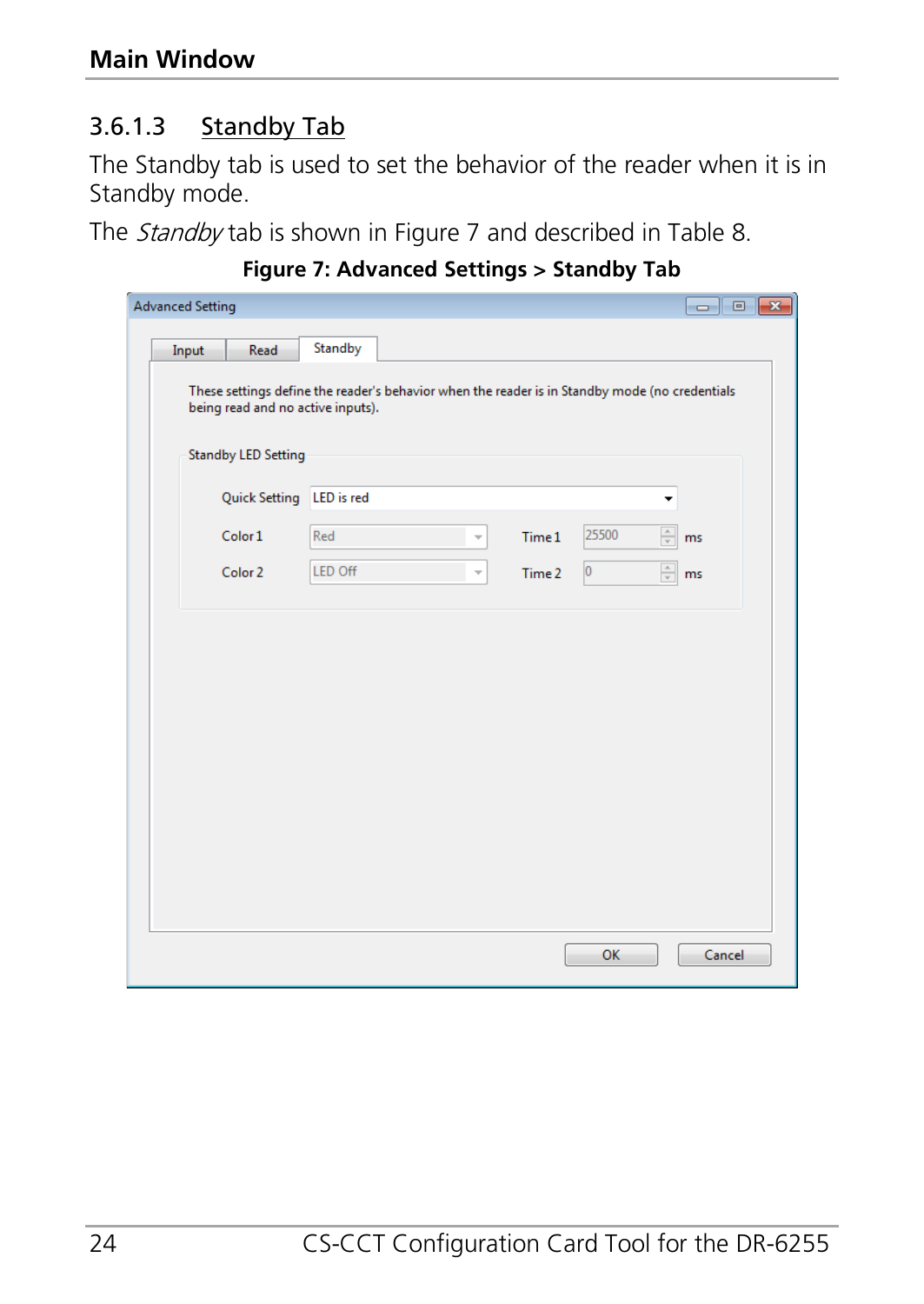<span id="page-24-0"></span>

| <b>Field</b>         | <b>Description</b>                                                                                                                                                                                                                                                                                                                                                                                                                                                                                                                                                                                      |
|----------------------|---------------------------------------------------------------------------------------------------------------------------------------------------------------------------------------------------------------------------------------------------------------------------------------------------------------------------------------------------------------------------------------------------------------------------------------------------------------------------------------------------------------------------------------------------------------------------------------------------------|
| <b>Quick Setting</b> | A list of pre-set standby LED settings<br>For non-AY-R6255 models:                                                                                                                                                                                                                                                                                                                                                                                                                                                                                                                                      |
|                      | <b>LED off</b><br>LED is red<br><b>LED</b> flashes red<br>LED is green<br>LED flashes green<br>LED is orange<br>LED flashes orange<br>LED flashes red and green<br><b>Customized Setting</b><br>For AY-R6255 models:                                                                                                                                                                                                                                                                                                                                                                                    |
|                      | LED off                                                                                                                                                                                                                                                                                                                                                                                                                                                                                                                                                                                                 |
|                      | <b>Color Cycling</b><br><b>LED</b> is red<br>LED is red with dimming<br><b>LED</b> flashes red<br>LED is green<br>LED is green with dimming<br>LED flashes green<br>LED is orange<br>LED is orange with dimming<br>LED flashes orange<br><b>LED</b> is blue<br>LED is blue with dimming<br><b>LED flashes blue</b><br>LED is purple<br>LED is purple with dimming<br><b>LED flashes purple</b><br>LED is cyan<br>LED is cyan with dimming<br>LED flashes cyan<br><b>LED</b> is white<br>LED is white with dimming<br><b>LED flashes white</b><br>LED flashes red and green<br><b>Customized Setting</b> |
| Color 1              | The color of the LED in the first part of the cycle<br>when the reader is in Standby mode.                                                                                                                                                                                                                                                                                                                                                                                                                                                                                                              |
|                      | Options: LED Off, Green, Red, Orange<br>For AY-R6255, additional colors of Blue, Purple,<br>Cyan, White                                                                                                                                                                                                                                                                                                                                                                                                                                                                                                 |

#### **Table 8: Advanced Settings > Standby Tab**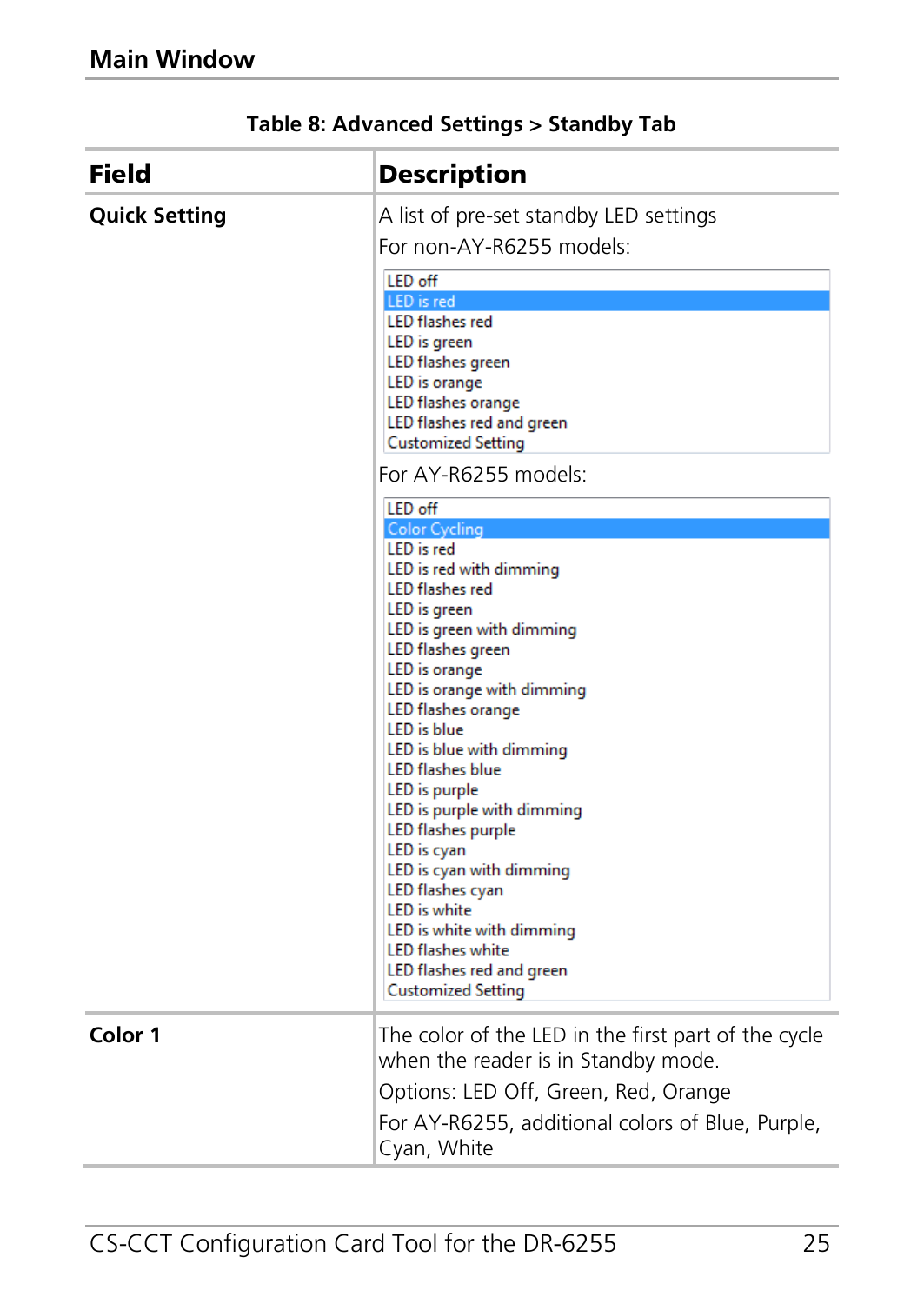| Field   | <b>Description</b>                                                                          |
|---------|---------------------------------------------------------------------------------------------|
| Color 2 | The color of the LED in the second part of the<br>cycle when the reader is in Standby mode. |
|         | Options: LED Off, Green, Red, Orange                                                        |
|         | For AY-R6255, additional colors of Blue, Purple,<br>Cyan, White                             |
| Time 1  | The length of time Color 1 stays on<br>Range: 0 to 25500                                    |
| Time 2  | The length of time Color 2 stays on<br>Range: 0 to 25500                                    |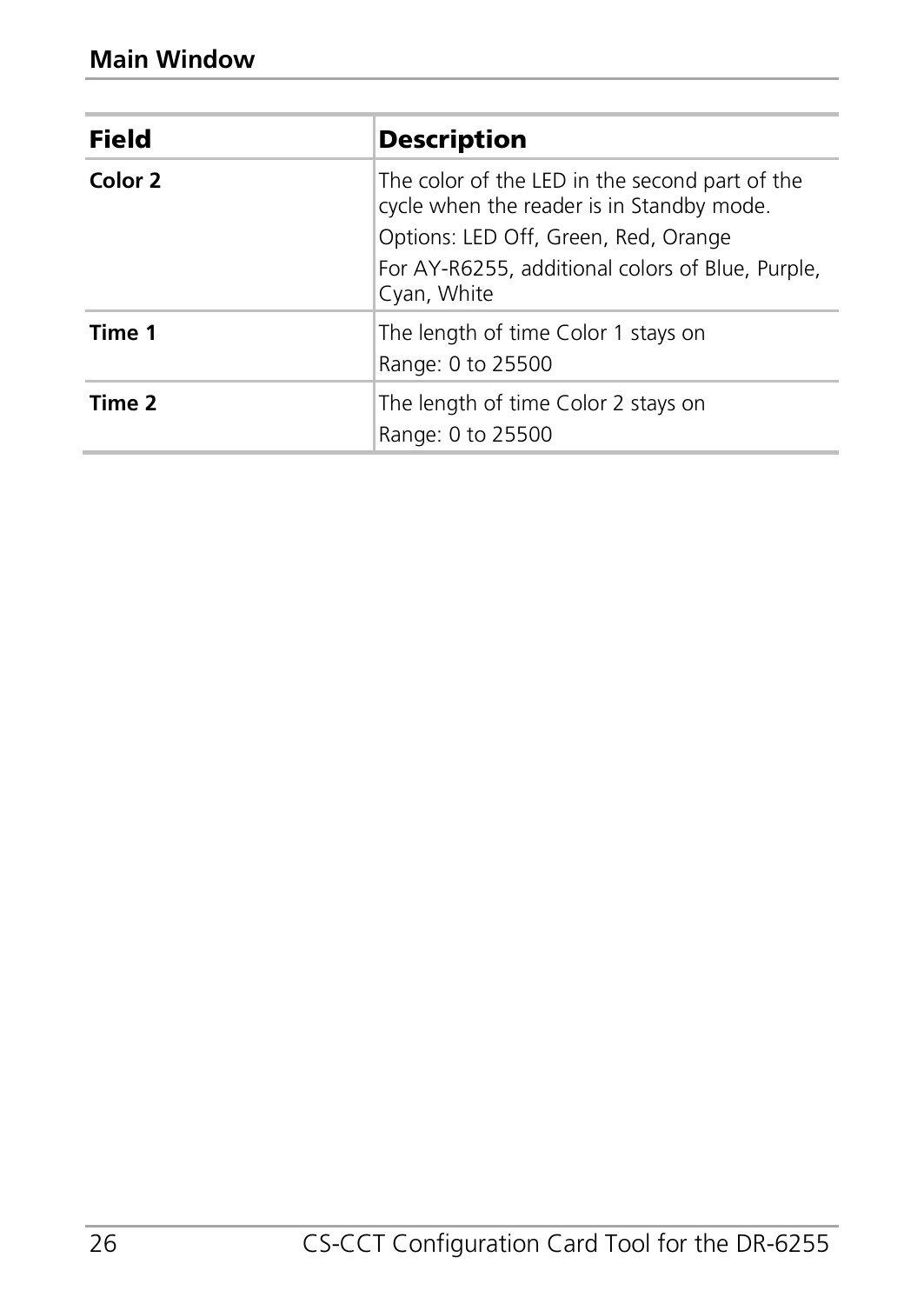# <span id="page-26-0"></span>4. Function



The configuration card can only be created using a Rev. B version of the DR-6255 desktop reader and is used to configure only Rev. B versions of the CSN SELECT readers and controllers.

Once you have finished setting all the various options in the application, you can create a configuration card, which in turn is used to configure the CSN SELECT readers.

#### To create a configuration card:

- 1. Set all the options described in Chapte[r 3](#page-9-0) in the Configuration Card Tool.
- 2. Connect the DR-6255 reader.
- <span id="page-26-1"></span>3. Place the configuration card on the DR-6255 reader.
- <span id="page-26-2"></span>4. Click **Write**.

A progress bar appears in the application. When writing the card finishes successfully, you hear 3 short beeps.



If writing the card fails, you hear a long beep. Remove the card repeat Steps [3](#page-26-1) and [4.](#page-26-2)

# To configure the CSN SELECT readers:

- 1. Remove power from the CSN SELECT reader that you wish to configure.
- 2. Apply power to the reader.

Within 10 seconds, present the configuration card to the reader.

When the reader accepts the settings from the configuration card, you hear 3 short beeps.